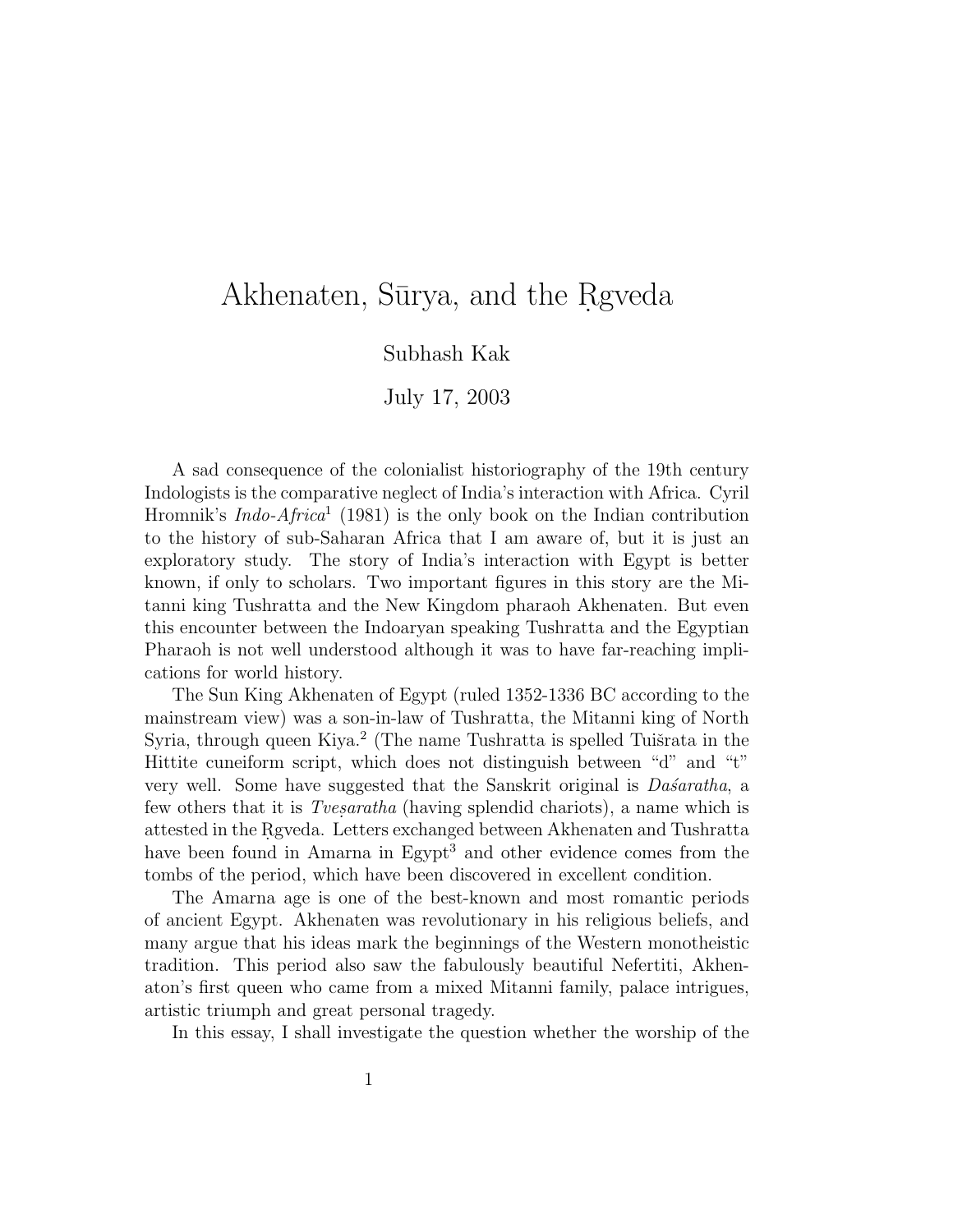Sun introduced by Akhenaten might have had connections with the Indic beliefs of the Mitannis. Implications of this early encounter between the Indic and the Western worlds will also be examined in view of the widely accepted opinion amongst biblical scholars that Akhenaten's beliefs were the model for the later Jewish and Christian beliefs.<sup>4</sup> I shall present evidence indicating that the famous hymn to Aten by Akhenaten which is seen as a precursor to Psalm 104 of the Bible was influenced by the "Vedic" hymns that were a part of the Mitanni heritage.

In view of the important role that biblical ideas have played in history, the question of the relationship between Akhenaten's monotheism and Vedic ideas is of great significance. It provides a lesson that the past consists of unexpected complexity and that influences have flowed in different directions. I am not suggesting that the encounter between India and West Asia was one-sided; India must also have been changed in many ways.

#### **The Mitanni**

The Mitanni, who worshiped Vedic gods, were an Indic kingdom that had bonds of marriage across several generations with the Egyptian 18th dynasty to which Akhenaten belonged. The Mitanni were known to the Egyptians as the Naharin (N'h'ryn'), connected to the river (nahar), very probably referring to the Euphrates. At its peak, the Mitanni empire stretched from Kirkuk (ancient Arrapkha) and the Zagros mountains in western Iran in the east, through Assyria to the Mediterranean sea in the west. Its center was in the region of the Khabur River, where its capital, Wassukkani was probably located (Figure 1).

The first Mitanni king was Sutarna I (good sun). He was followed by Baratarna I (Paratarna, great sun), Paras´ukṣatra (ruler with axe), Saustatar (Sauksatra, son of Suksatra, the good ruler), Paratarna II, Artadāma (R. tadh¯aman, abiding in cosmic law), Sutarna II, Tushratta (Da´saratha), and finally Matiwazza (Mativāja, whose wealth is thought) during whose lifetime the Mitanni state appears to have become a vassal to Assyria.

The early years of the Mitanni empire were occupied in the struggle with Egypt for control of Syria. The greatest Mitanni king was Sauks, at who reigned during the time of Tuthmose III. He was said to have looted the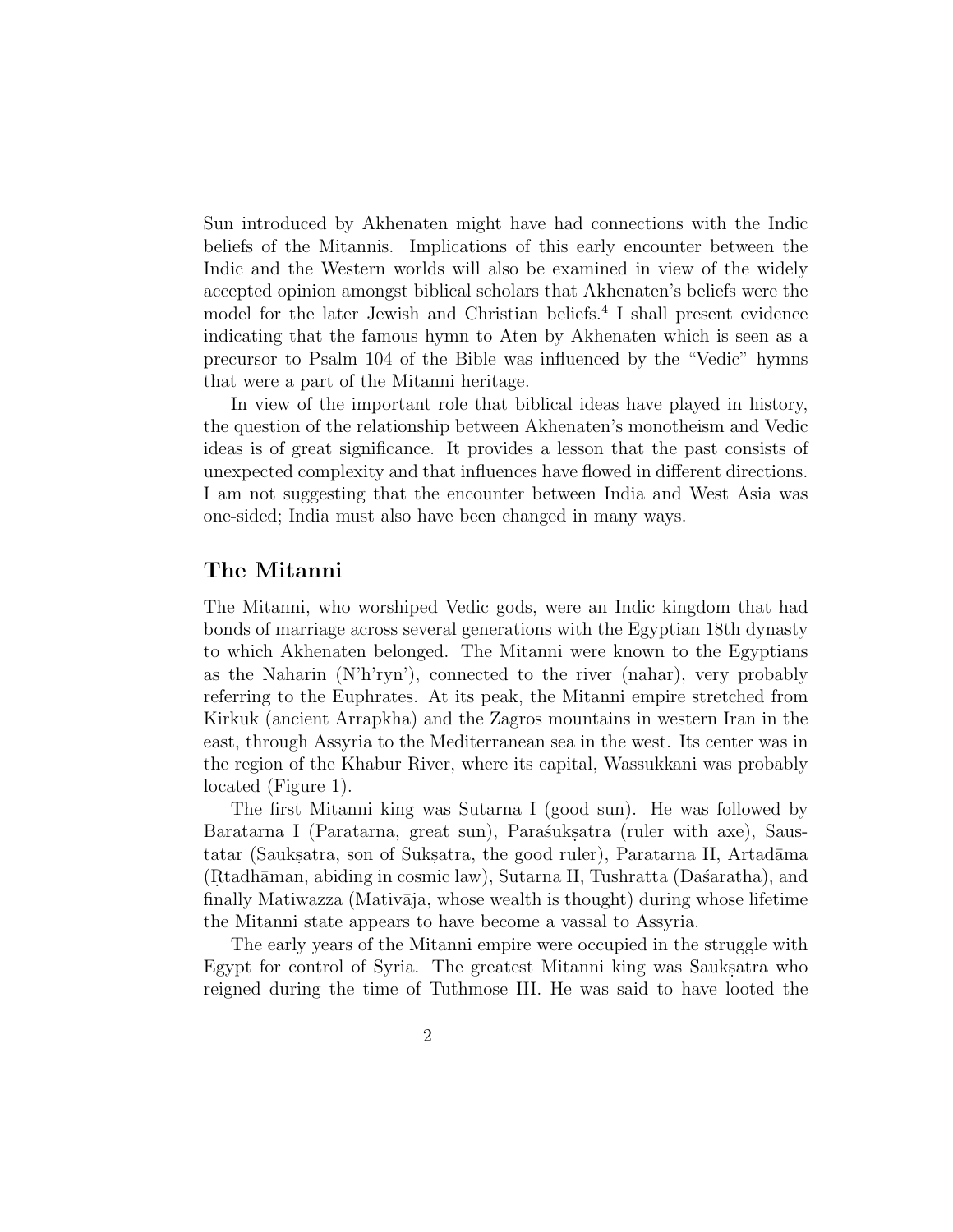Assyrian palace at Ashur. Under the reign of Tuthmose IV, more friendly relations were established between the Egyptians and the Mitanni.

The daughter of King Artadāma was married to Tuthmose IV, Akhenaten's grandfather, and the daughter of Sutarna II (Gilukhipa) was married to his father, Amenhotep III, the great builder of temples who ruled during 1390-1352 BC ("khipa" of these names is the Sanskrit  $ksip\bar{a}$ , night). In his old age, Amenhotep wrote to Tushratta many times wishing to marry his daughter, Tadukhipa. It appears that by the time she arrived Amenhotep III was dead. Tadukhipa was now married to the new king Akhenaten, becoming famous as the queen Kiya (short for Khipa).

The Egyptian kings had other wives as well. Akhenaten's mother, Tiye, was the daughter of Yuya, who was a Mitanni married to a Nubian. It appears that Nefertiti was the daughter of Tiye's brother Ay, who was to become king himself. The 18th dynasty had a liberal dose of Indic blood.

But how could an Indic kingdom be so far from India, near Egypt? A plausible scenario is that after catastrophic earthquakes dried up the Sarasvati river around 1900 BC, many groups of Indic people started moving West.<sup>5</sup> This idea of westward movement of Indic people is preserved in the Vedic and Purānic texts.<sup>6</sup>

We see Kassites, a somewhat shadowy aristocracy with Indic names and worshiping Sūrya and the Maruts, in Western Iran about 1800 BC. They captured power in Babylon in 1600 BC, which they were to rule for over 500 years. The Mitanni, another group that originated thus, ruled northern Mesopotamia (including Syria) for about 300 years, starting 1600 BC, out of their capital of Vasukhāni. (For Mitanni names, I give standard Sanskrit spellings rather than the form that we find in inscriptions in the inadequate cuneiform script, such as Wassukkani for Vasukhāni, "a mine of wealth".) Their warriors were called marya, which is the proper Sanskrit term for it.

In a treaty between the Hittites and the Mitanni, Indic deities Mitra, Varuna, Indra, and Nāsatya (Asvins) are invoked. A text by a Mitannian named Kikkuli uses words such as aika (eka, one), tera (tri, three), panza (panca, five), satta (sapta, seven), na (nava, nine), vartana (vartana, round). Another text has babru (babhru, brown), parita (palita, grey), and pinkara  $(p\rangle$ ingala, red). Their chief festival was the celebration of visuva (solstice) very much like in India. It is not only the kings who had Sanskrit names;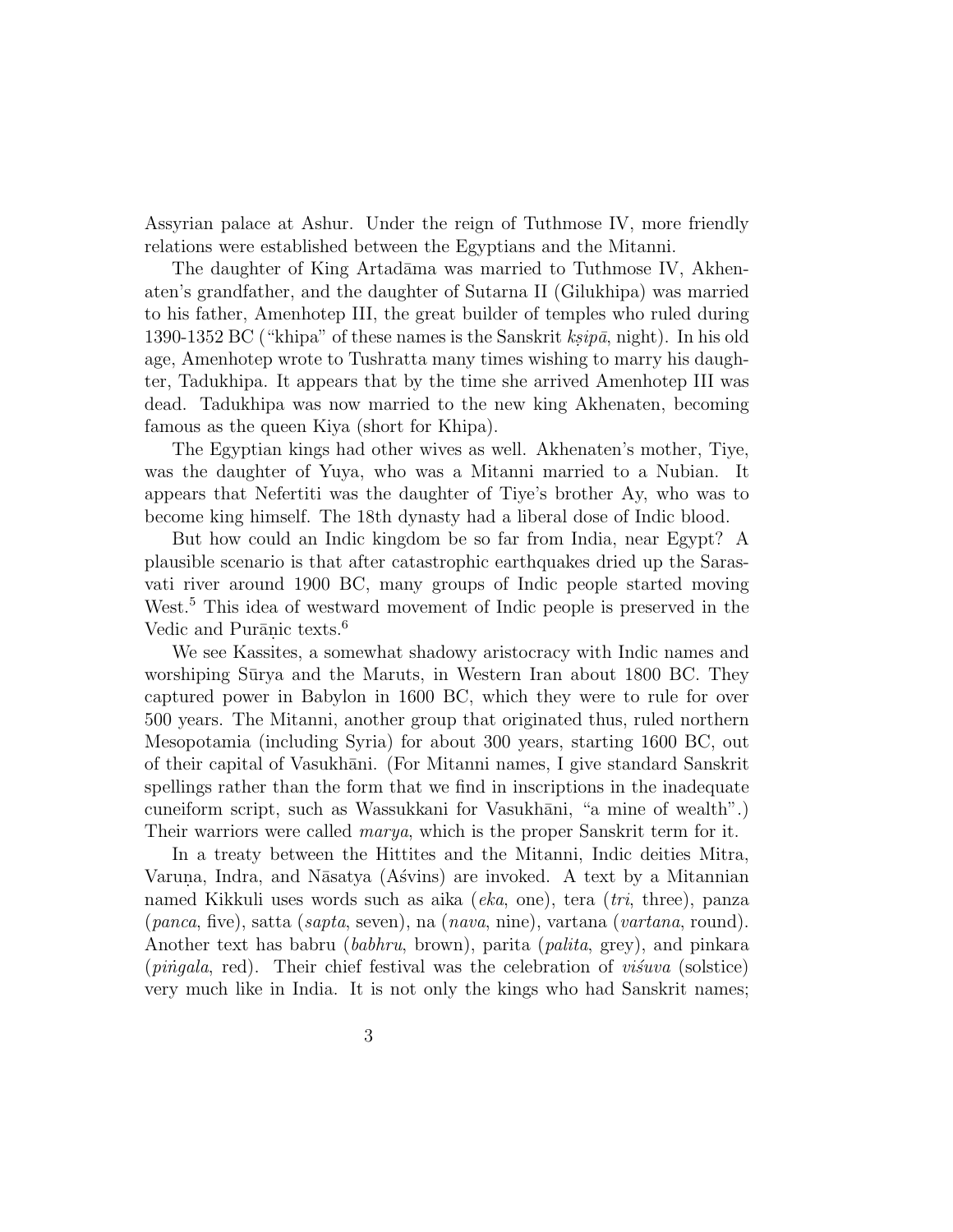a large number of other Sanskrit names have been unearthed in the records from the area.

Documents and contract agreements in Syria mention a warrior caste that constituted the elite in the cities. The ownership of land appears to have been inalienable. Consequently, no documents on the selling of landed property are to be found in the great archives of Akkadian documents and letters discovered in Nuzi. The prohibition against selling landed property was dodged with the stratagem of "adopting" a willing buyer against an appropriate sum of money.

Information of the mythology of the Hurrians of the Mitanni is known from related Hittite and Ugaritic myths. The king of the gods was the weather god Teshub who had violently deposed Kumarbi paralleling the killing of Vrtra by Indra. Major sanctuaries of Teshub were located at Arrapkha (modern Kirkuk) and at Halab (modern Aleppo) in Syria. Like Indra, Teshub also had a solar aspect. In the east his consort was the goddess of love and war Shaushka (Venus), and in the west the goddess Hebat (Hepat). In addition, a considerable importance was attributed to impersonal gods such as heaven and earth as well as to deities of mountains and rivers. Temple monuments of modest dimensions have been unearthed.

The general Indic influence in the area may also be seen in the comprehensiveness of the god lists. The most "official" god list, in two Ugaritic copies and one Akkadian translation, consists of 33 items,<sup>7</sup> exactly as is true of the count of Vedic gods. These gods are categorized into three classes, somewhat like the three classes of the Vedic gods, although there are difference in details.

Greek accounts tell us that the Ugaritic believed in a cosmic egg out of which the earth emerged which is reminiscent of brahman.na of the Vedic view.

How do we know that the Mitanni were Indic and not Iranian? There are several reasons, but to be brief, I shall only give three: 1. the deities Indra, Mitra, Varuna, and Nāsatya are Indian deities and not Iranian ones, because in Iran Varuna is unknown and Indra and Nāsatya appear as demons; 2. the name Vasukhāni makes sense in Sanskrit as a "mine of wealth" whereas in Iranian it means "good mine" which is much less likely; 3. satta, or sapta, for seven, rather than the Iranian word hapta, where the initial 's' has been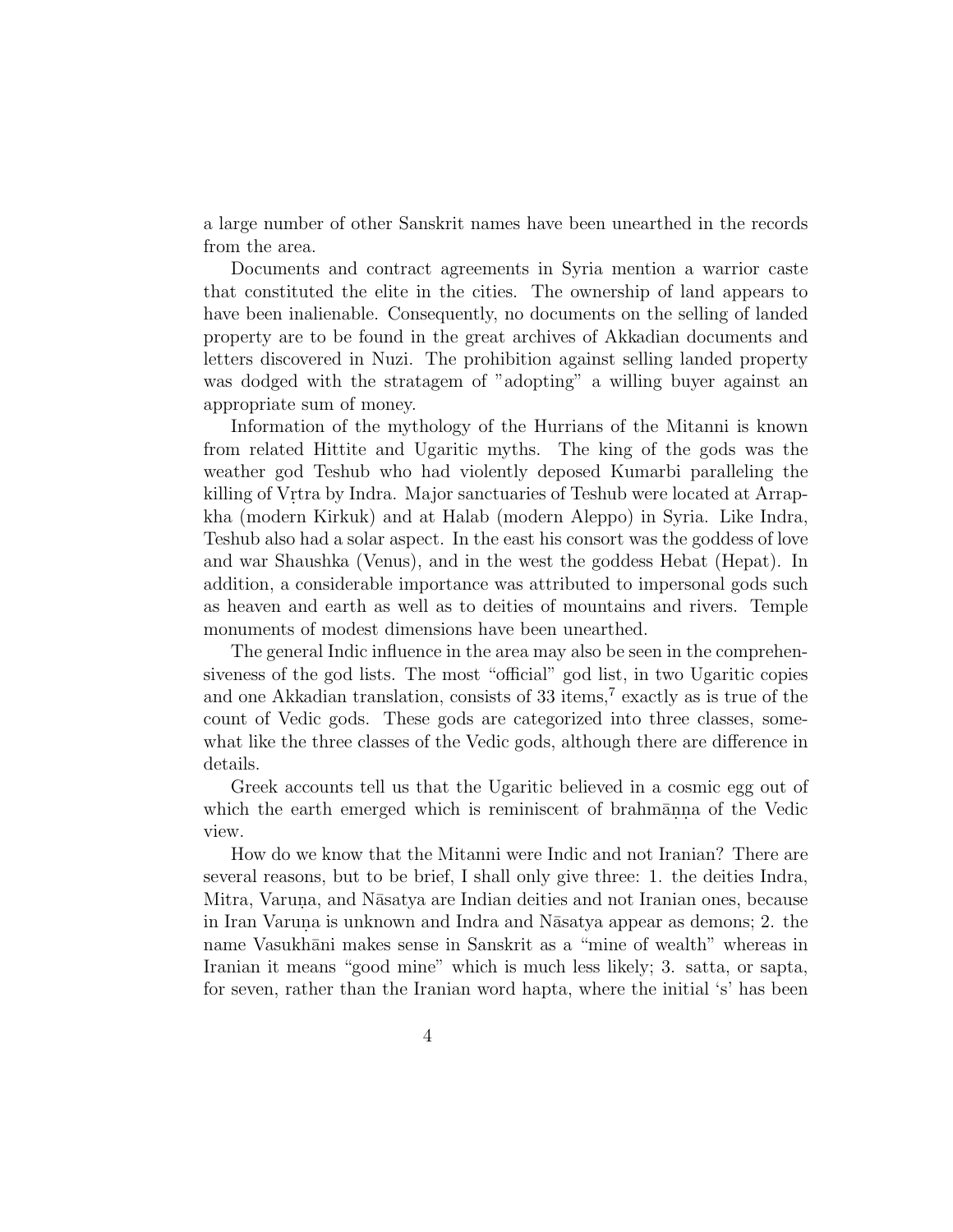changed to 'h'.

Why could not the Mitanni be the descendents of a pre-Vedic people as in the Gimbutas model<sup>8</sup> of the spread of the Indo-Iranian people from the Kurgan culture of the steppes of Central Asia? They would then have had no particular affinity for Indic deities. If the pre-Vedic people in Central Asia already had Indin deities, how would these small bands of people impose their culture and language over what was perhaps the most densely populated region of the ancient world. Furthermore, that view does not square with our knowledge of the astronomical tradition within India. The Vedic Samhitas have very early astronomical and its geography is squarely within India. The Vedānga Jyotisa, a late Vedic text, already belongs to the middle of the second millennium BC. The earlier texts remember events within the Indic geographical area going back to the third and the fourth millennia BC.<sup>9</sup> The theory of a proto-Indoaryan people in Iran from whom the Aryans of India descended<sup>10</sup> in the second millennium BC does not work for the same reasons.

The idea of invasion or large-scale immigration of outsiders into India displacing the original population in the middle of the second millennium BC has been rejected since it is not in accord with archaeological facts, skeletal records, and the continuity of the cultural tradition.<sup>11</sup> In a recent  $s$ ynthesis<sup>12</sup>, it was concluded that "there is no archaeological or biological evidence for invasions or mass migrations into the Indus Valley between the end of the Harappan Phase, about 1900 BC and the beginning of the Early Historic period around 600 BC." Other scholars see no break in the cultural tradition between 4500 BC and 600 BC.

The Indian textual tradition also does not permit us to accept the Gimbutas model because of the length of time required for the rise of the voluminous Indian literature.<sup>13</sup> Pānini already in the 500 BC knows<sup>14</sup> of the Bhārata and the Mah $\bar{a}$ bhārata in one of his sūtras (6.2.38). This means that the epic was substantially complete by 500 BC, although it may have undergone further modifications and interpolations in subsequent centuries. The evidence of the sūtra by Pāṇini seems to have escaped most historians although V.S. Agrawala did call attention to it decades ago.<sup>15</sup>

The Mahābhārata tradition itself acknowledges that the text was originally 8,800 verses, composed by Kr.s.n. Dvaip $\bar{a}$ yana Vy $\bar{a}$ sa, when it was still called Jaya. Later, it was enlarged to 24,000 verses and came to be called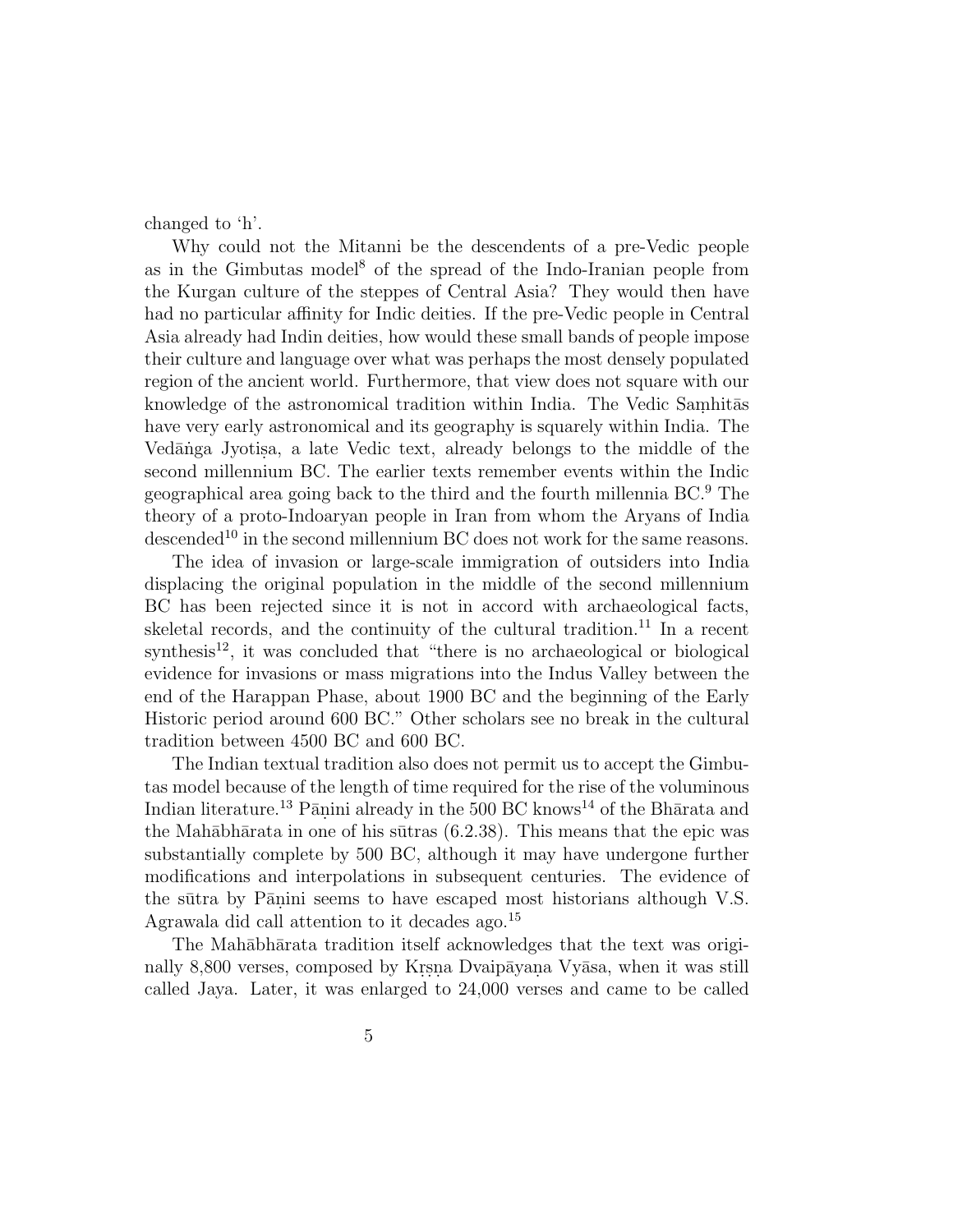Bhārata. It was transmitted by Vyāsa to Vaisampāyana and finally recited by Ugrastravas as the familiar Mahābhārata of the 100,000 verses; the two latter bards appear thus to be responsible for its enlargements. Since the enlargements of the Mah $\bar{a}$ bh $\bar{a}$ rata are likely to have stretched over several centuries, it is unlikely that the text would not remember the migrations out of Central Asia as is required in the Gimbutas model.<sup>16</sup>

Furthermore, the astronomical references<sup>17</sup> related to the Asvamedha rite in the Mahābhārata point to its extreme antiquity going back to the 4th millennium BC, which cannot be squared with the Gimbutas model.

# **Indic Names in West Asia**

Over fifty years ago, Roger T. O'Callaghan and W.F. Albright published in Analecta Orientalia of Rome a list of 81 names (13 from the Mitanni, 23 from the Nuzi, and 45 from the Syrian documents) with Indic etymologies. Out of this list, Dumont provided the etymology of 45 names in the much more readily available Journal of the American Oriental Society of 1947.<sup>18</sup> A few of these names with the Sanskrit cognates in parentheses are:

Abirata (Abhirata, pleased, contented)

Aitagama (Etagama, with the gait of an antelope)

Aitara (the son of Itara)

Artamanyu (Rtamanyu, revering the divine Law)

Ardzawīya (Arjavīya, straight, honest)

Bīrasēna (Vīrasena, possessing an army of heroes)

Biridāšwa (Brhadaśva, possessing great horse)

Bardašwa (Vārddhāśva, the son of Vrddhāśva)

 $B\bar{a}y$ awa (V $\bar{a}y$ ava, the son of V $\bar{a}y$ u)

Bīryašura (Vīryaśūra, the hero of valour)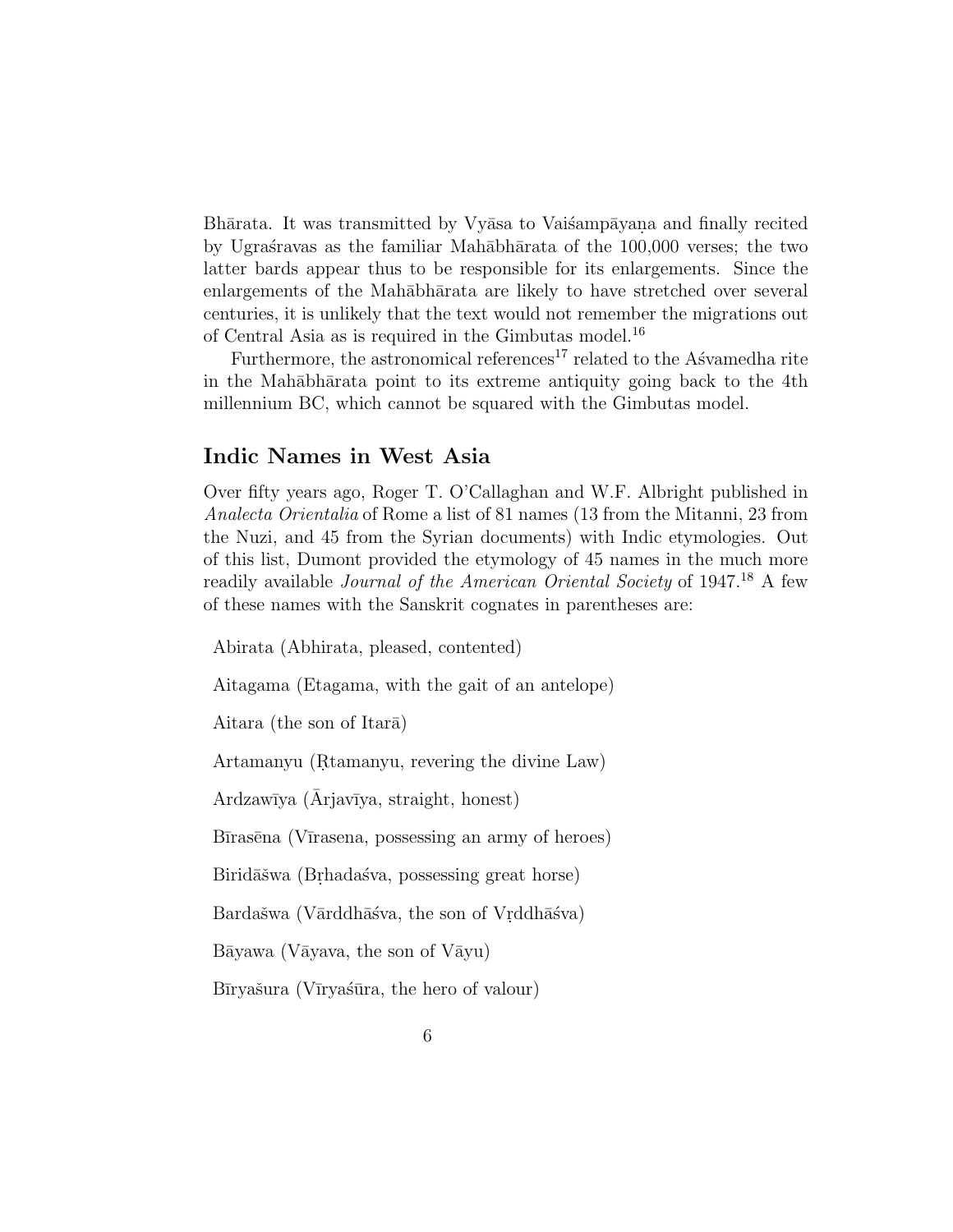Bīryawādza (Vīryavāja, owning the prize of valour) Bīryasauma (Vīryasoma, the moon-god of valour) Bīrya (Vīrya, valour) Indarota (Indrota, upheld by Indra) Kalmašūra (Karmaśūra, the hero of action) Purdāya (Purudāya, giving much) Ruˇcmanya (Rucimanya, revering light) Satuara (Satvara, swift) Šaimašūra (Ksemaśūra, the hero of security) Subandu (Subandhu, being good kinsmen) Sumāla (having beautiful garlands) Sumīda (Sumīdha, bountiful) Swardāta (Svardāta, given by heaven) Tsitriyara (Citrya-rai, having distinguished property) Urudīti (Urudīti, having wide splendour) Warasama (Varasama, equal to the best) Wāsasatta (Vāsasāpta, possessing seven dwellings) Wasdāta (Vasudāta, given by the Vasus) Yamiuta (Yamyūta, favoured by Yamin)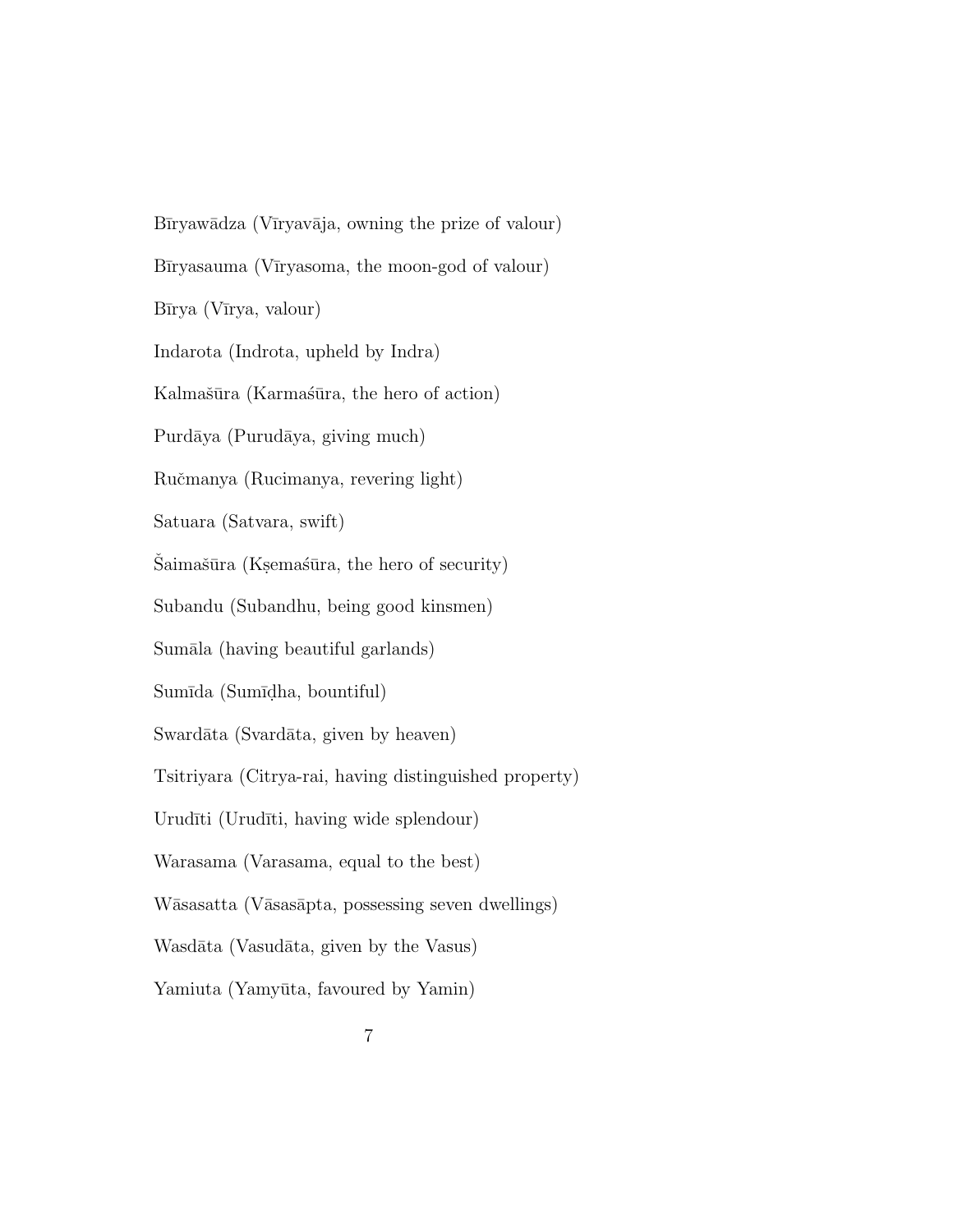Analyzing the names, Dumont concludes that the names are clearly Indic and not Iranian. The initial  $s$  is maintained and the group  $\delta v$  is represented by the similar sounding  $\check{s}w$  and not the Avestan  $asp\bar{o}$ . Also, most of the names are bahuvrīhi or tatpurus acompounds.

Considering the language, it is clearly an Indic dialect because the initial  $v$ is replaced by  $b$ , while medial v becomes the semivowel w. Like Middle Indic (Prakrit) dialects, the medial  $pt$  transforms into  $tt$ , as in sapta becoming satta.

Dumont stresses its relationship to Sanskrit in the characteristic patronymic names with the vrddhi-strengthening of the first syllable, like in Saumati (the son of Sumati) or Sausapti (the son of Susapti). The worship of the Vedic gods like Indra, Vāyu, Svar, Soma, Rta, Vasus has already been noted.

The fact the the Mitanni names suggest a Middle Indic dialect is supportive of the thesis that the emigration of the various groups from India took place after the early Vedic period had come to an end.

# **Vedic Religion in West Asia**

Our argument actually goes beyond the presence of people in West Asia whose languages were Indic, as was the case with the Mitanni. There is evidence that Indic religion and culture had adherents even outside of groups with Indic speech.

The Avesta speaks of the struggle between the worshipers of Ahura Mazda and the daevas. This opposition in the Zoroastrian texts is expressed as one between the Mazdayasnas and the Da $\bar{e}$ vayasnas. It is a conflict in which Zoroaster wished to defeat and convert the worshipers of the  $da\bar{e}va$  religion. The Yašts speak of legendary heroes and kings who participated in this struggle. The wars against the Daēvayasnas by Vištāspa (Yt. 5.109, 113; 9.30-31), Jāmāspa (Yt.  $5.68-70$ ), and Vistaru of the Naotara family (Yt.  $5.76-77$ ) represent this ongoing conflict in the historical period.<sup>19</sup>

In the Vendidad, the Zoroastrians are encouraged to take possession of the lands, waters, and harvests of the  $da\bar{e}va$  worshipers (Vd. 19.26). Elsewhere (Vd. 7.36-40), it is recommended that the art of medicine should be first tried on the daēva-worshipers and if they survive then it should be attempted on the Mazdayasnians.<sup>20</sup>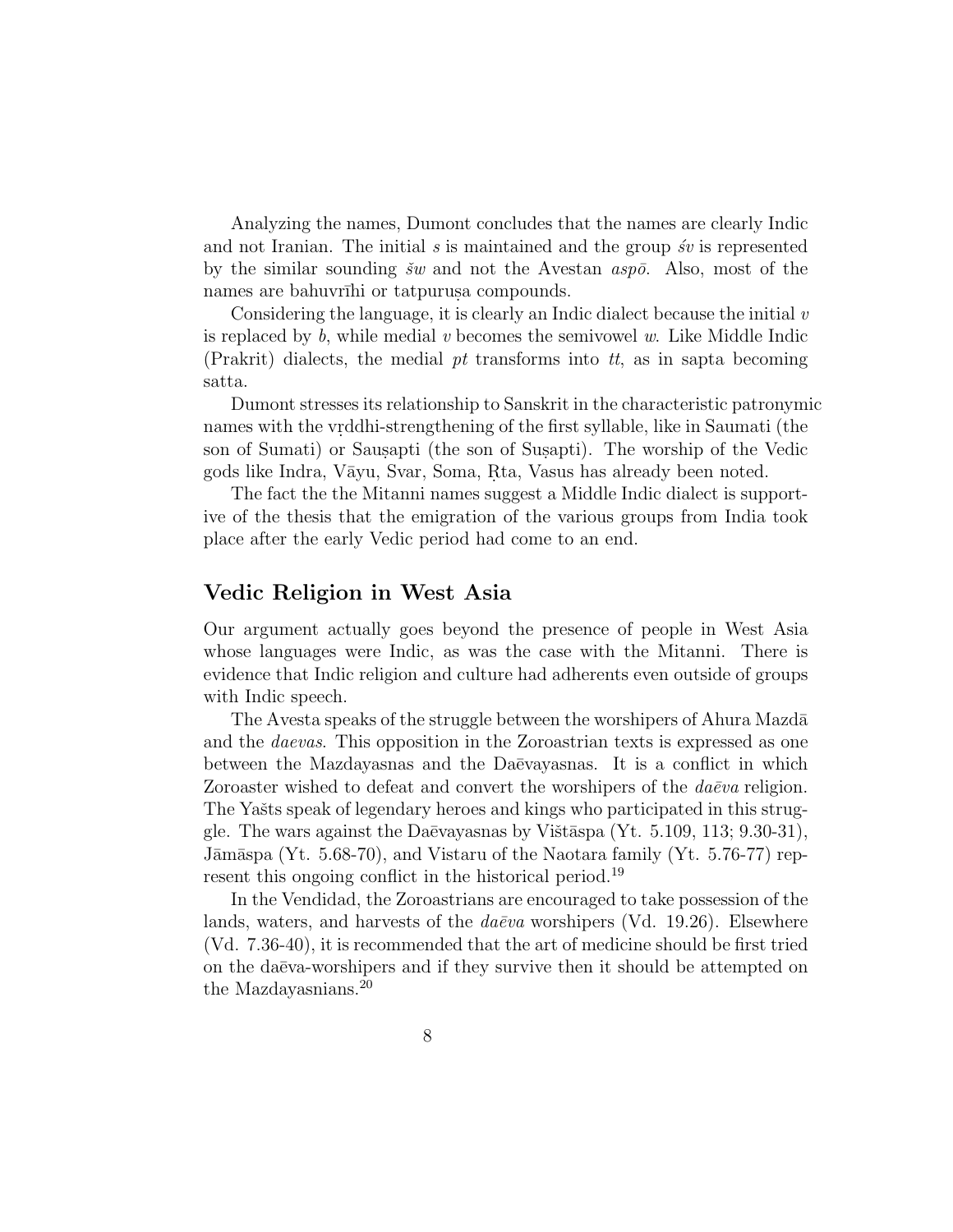Although the Zoroastrian heresy triumphed in Iran and the great Persian kings of the middle of first millennium BC followed the religion of Ahura Mazdā, the  $da\bar{e}va$  worshipers survived, especially in the West, in the Mesopotamian religion.

Whether Zarathuštra belonged to the second millennium BC or later,  $21$  it is clear that the Vedic gods survived for a pretty long time in corners of Iran. The evidence of the survival of the Vedic gods from the *daiva*- inscription of Xerxes (ruled 486-465 BC). The revolt by the  $da\bar{e}va$  worshipers in West Iran is directly referred to:

Proclaims Xerxes the King: When I became king, there is among these countries one which was in rebellion. Afterwards Ahuramazda bore me aid. By the favor of Ahuramazda I smote that country and put it down in its place.

And among these countries there was a place where previously daiva were worshiped. Afterwards, by the favor of Ahuramazda I destroyed that sanctuary of daiva, and I made proclamation: 'The daiva shall not be worshiped!' Where previously the daiva were worshiped, there I worshiped Ahuramazda at the proper time and in the proper manner. And there was other business that had been done ill. That I made good. That which I did, all I did by the favor of Ahuramazda. Ahuramazda bore me aid until I completed the work.

The analysis of early Persian history has shown that the Māzandarān, the region south of the Caspian sea and the Alburz mountain range, remained for long a centre of  $da\bar{e}v$  worship. It has been suggested that the Xerxes inscription refers to the suppression of these people.

Burrow takes the  $da\bar{e}va$  worshiping people to be proto-Indoaryans and sees them as the remnants of a population that stretched from West Asia to India. The Iranians coming down from the northeast drove a wedge between this belt, leading to the eventual assimilation of the western  $da\bar{e}va$  worshipers in the course of centuries.

Irrespective of what the original movement of the Indoaryans was before the fourth or fifth millennium BC, it is clear that since their Indian branch recognizes the geography of only their region, it is either necessary to push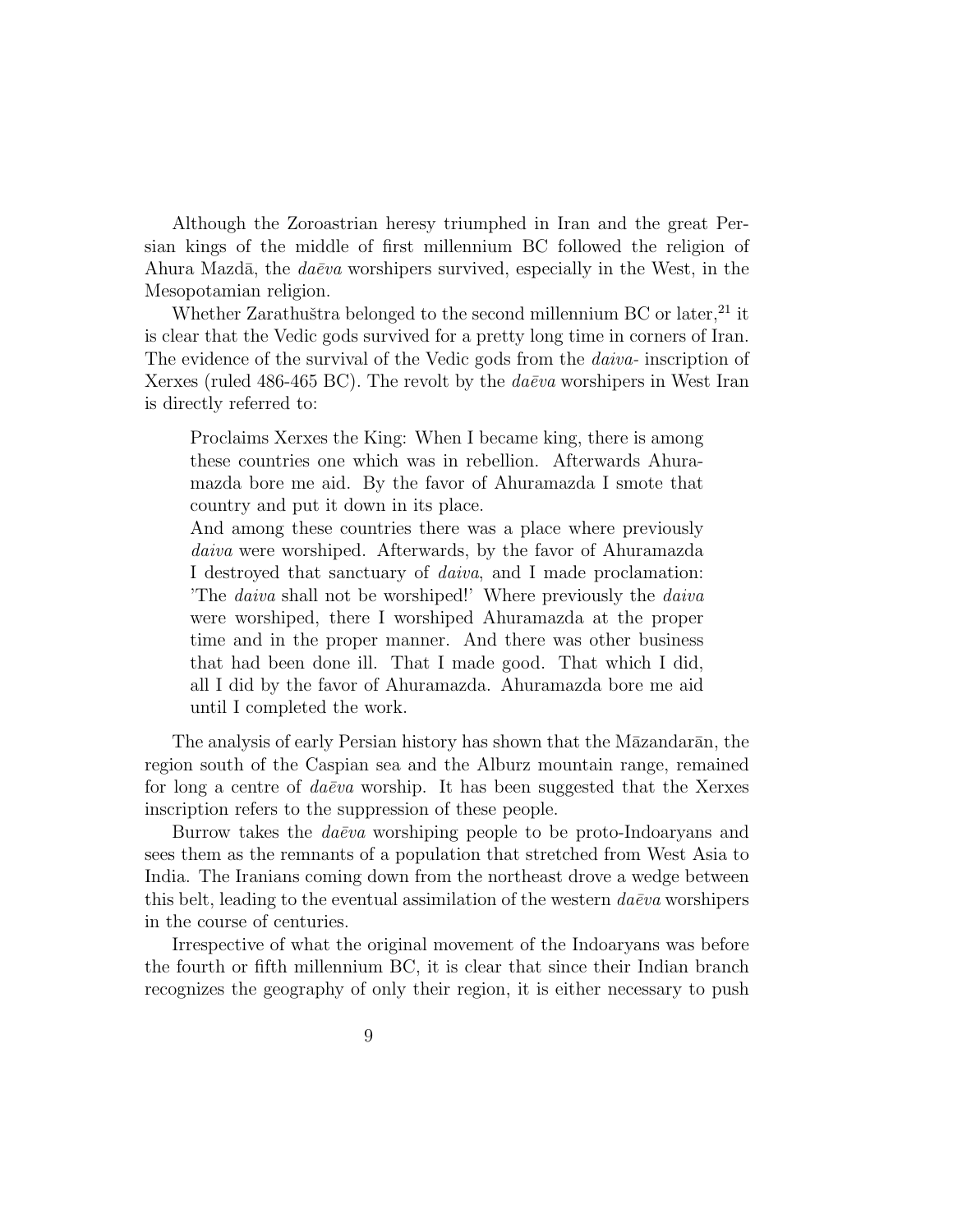back the proto-Indoaryan phase to the fourth or the fifth millennium BC or to postulate their movement out of India as is suggested in the Purānas.

# **Akhenaten's Rule**

Akhenaten ("glory of the Aten") ascended the throne as Amenhotep ("Amun is content") IV but he changed his name to honour Aten ("One god" represented as the solar disk) in his sixth regnal year. Aten is the deification of the disk of the sun god, Ra, who was also represented by the eye.

Akhenaten moved his capital from Thebes to Akhetaten ("Horizon of Aten"), now known as Amarna, where palaces and buildings were built from mud brick, and in which he built a splendid temple to Aten filled with religious art.

After his father's death, he built temples on the perimeter of the famous Temple of Amun at Karnak and dedicated them to Aten, rather than Amun ("the Hidden One", the principal deity at the time, also known as Amen). He erased the names of other gods, particularly Amun, and he also erased his father's name wherever he found it.

Some argue that Akhenaten introduced monotheism by the banishment of all deities excepting his chosen one. He has been seen as a precursor to the Old Testament prophets, and thus to the Abrahamic religions.<sup>22</sup> But it is equally plausible that he was influenced by the belief in "One Truth" behind appearances of the Vedic system through the three generations of queens in his family from the Mitannis.

The importance of the Vedic element appears to be reflected in the mysticism of the Egyptian Book of the Dead (from 1600 BC on). Nevertheless, the cult of the dead and resurrection remained the most important element of the Egyptian religion. This cult continues to form the cornerstone of the three Abrahamic faiths.

Akhenaten was succeeded by Smenkhkara, believed by some to be Nefertiti herself, and soon afterwards by Tutankhaten, Akhenaten's son by Tadukhipa (Kiya) under the regentship of Ay. Akhenaten was a fanatic and the country had suffered a great deal during his reign. The nobles now reversed course. Tutankhaten changed his name to Tutankhamen (to invoke Amun), but before he could consolidate power he was dead at the age of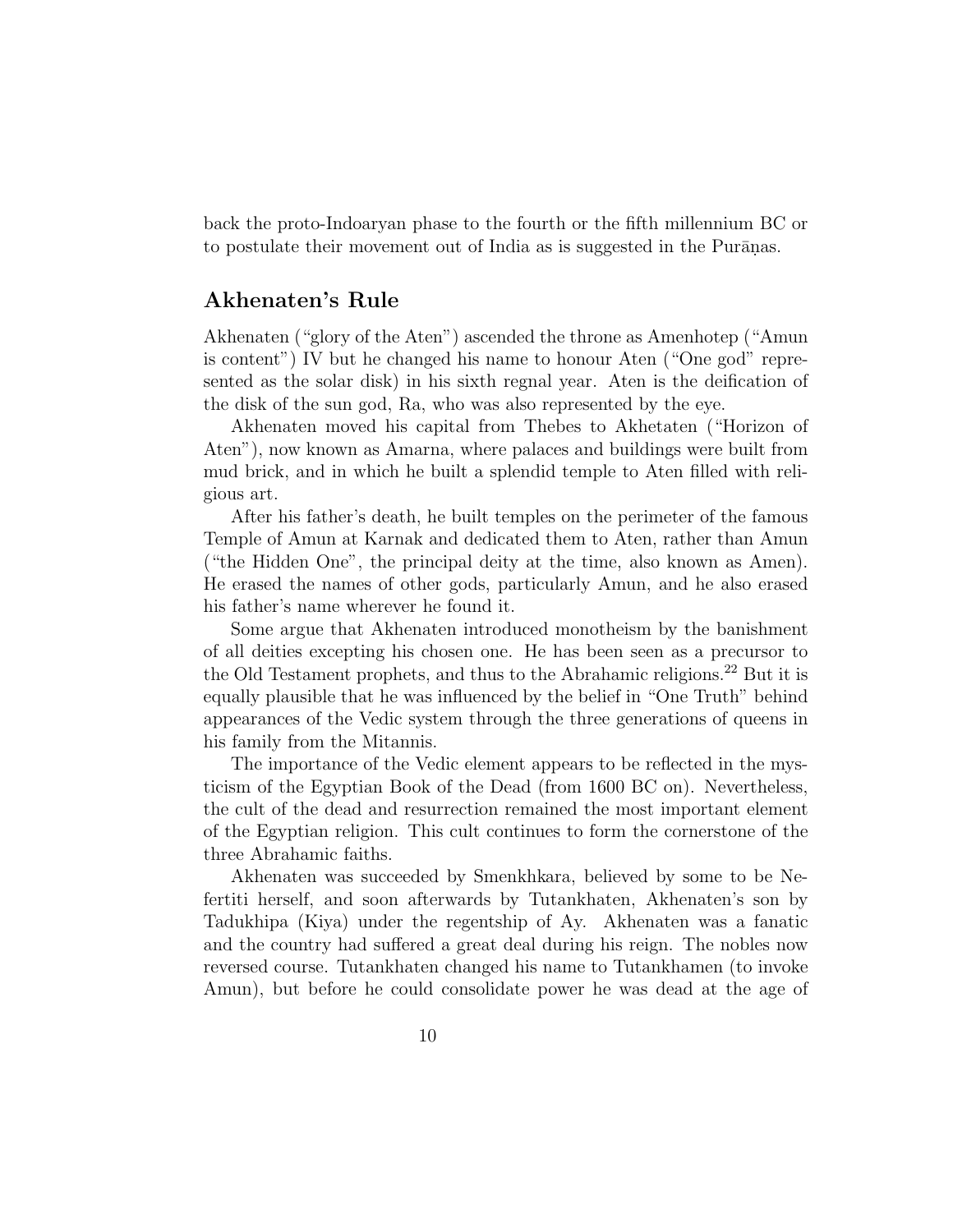sixteen after a rule of just nine years. His tomb was discovered intact in 1922, and now he is widely known as the Boy-King.

Tutankhamen was followed by Ay, Nefertiti's father, who ruled for four years. He, in turn, was followed by the general Horemheb, who now erased all records of Akhenaten, and his successors. The new city was abandoned, and worship of the Amun was reestablished. Akhenaten's disappeared from Egyptian history, and he was referred to as "that heretic" or "rebel", until the reconstruction of the history in modern times. Yet, his idea of a jealous god lived on, and prospered.

#### **Letters, Religion, and the End of Tushratta**

The context to the Amarna correspondence, in which there are letters between the Egyptian, Mitanni, and other neighbouring kings, is provided in the book edited by Cohen and Westbrook.<sup>23</sup> These diplomatic letters, totalling nearly 400, were written in a space of about thirty-five years from about 1370 to 1335, from the end of the reign of Amenhotep III to the death of Tutankhamen. The texts were written in a dialect known as Western Peripheral Akkadian which was the lingua franca of the Near East, though one letter from Tushratta, is written in Hurrian.

Here is an extract from a letter by Tushratta to Amenhotep III, Akhenaten's father: "My father loved you, and you loved my father still more. And my father, because of his love, has given my sister to you... Behold, one chariot, two horses, one male servant, out of the booty from the land of Hatti I have sent you. And as a gift for my brother, five chariots and five teams of horses I have sent you. And as a gift for Gilukhipa, my sister, one set of gold pins, one set of gold earrings, one gold idol, and one container of sweet oil I have sent her." Another letter accompanies the image of goddess of Shaushka of Nineveh (Ishtar), Tushratta's  $i$ sta-dev $\bar{i}$ , sent to Amenhotep III to restore him to health during illness. Ishtar is Venus, and the Vena hymn of the Rigveda (10.123) anticipates her Mesopotamian mythology.<sup>24</sup>

A message of greetings from Tushratta to Akhenaten: "To Napkhuria (Akhenaten), king of Egypt, my brother, my son-in-law, who loves me and whom I love, thus speaks Tushratta, king of Mitanni, your father-in-law who loves you, your brother. I am well. May you be well too. Your houses, Tiye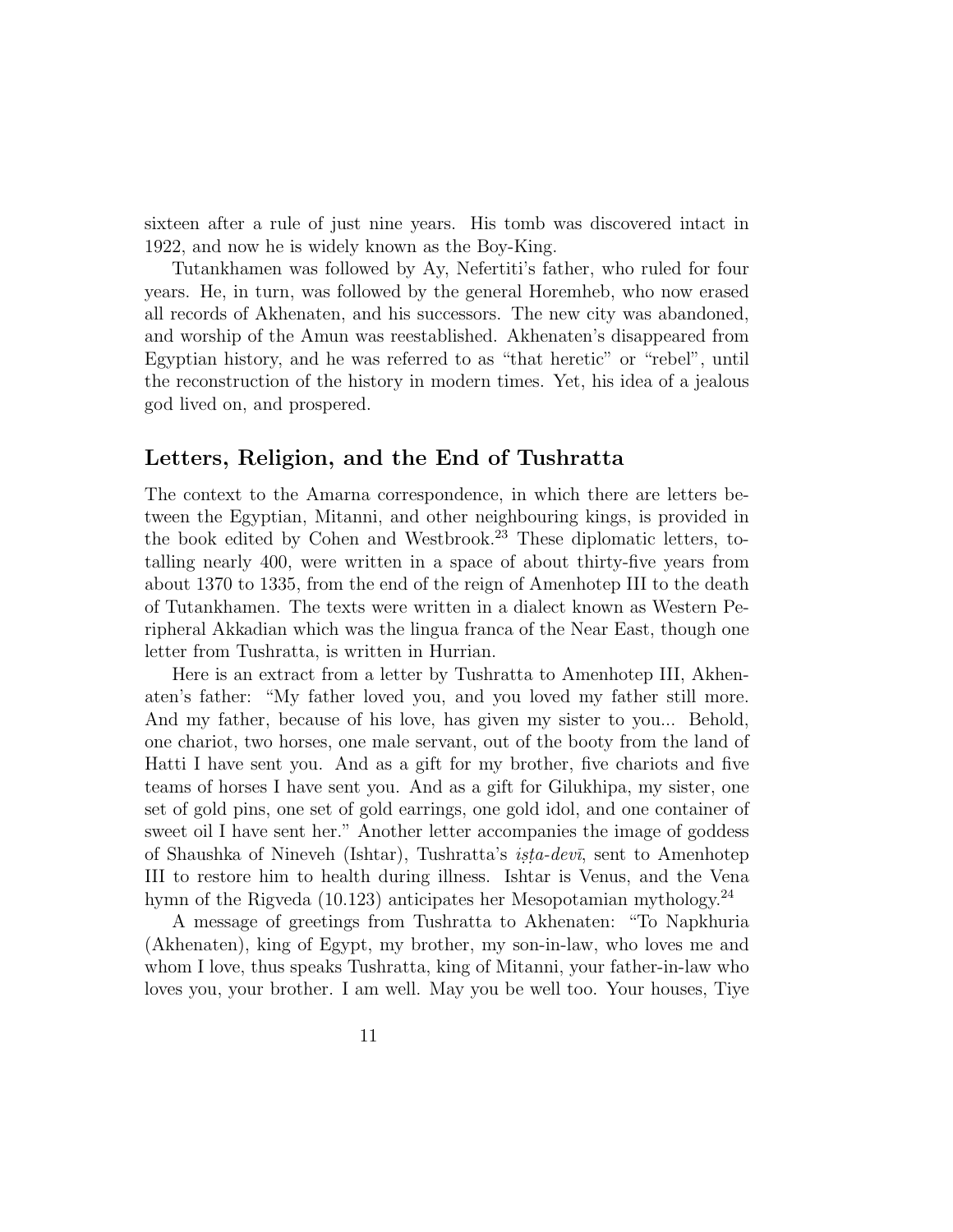your mother, Lady of Egypt, Tadukhipa, my daughter, your wife, your other wives, your sons, your noblemen, your chariots, your horses, your soldiers, your country and everything belonging to you, may they all enjoy excellent health."

The Vedic presence via the Mitanni in Egypt and West Asia occurs several centuries before the exodus of the Jews. This presence is sure to have left its mark in various customs, traditions, and beliefs. Small Indic groups remained in the general area for centuries after the disappearance of the Mitanni. Thus Sargon defeats one Bagdatti of Uišdiš in 716 BC. The name Bagdatti (Skt. Bhagadatta) is Indic and cannot be Iranian because of the double 't'.

It may be that the continuing encounter between Indic and West Asian groups explains some parallels in mythology and ritual, such as worship of the goddess, circumambulation around a rock or the use of a rosary of 108 beads.<sup>25</sup> These practices are easily understandable within the Vedic system, whereas they are remembered as commandments to be believed without understanding in the Western faiths.

This encounter was facilitated by the trade that continued between these two regions of Asia. There is ample evidence for this trade during the Harappan period and earlier. Harappan objects have been found in numerous places in West Asia. Weights of the highly accurate Harappan system, which was different from the one in use in Mesopotamia, have been found in Dilmun in West Asia.<sup>26</sup> It is likely that such trade continued in the second and first millennia BC.

In the Amarna Letters, the correspondents are from Egypt, Mitanni, Babylonia, Hatti, and Assyria. Mitanni was also called Hanigalbat and Naharin; Babylonia is also named Karaduniyash or Shanhar; Hatti (of the Hittites) was sometimes named after its capital of Hattusha. In the Letters, Amenhotep III is called Mimmureya or Nimu'wareya or Nibmureya, while Akhenaten is also called Naphurureya.

The Hittite king Suppiluliumas launched a surprise attack on the Mitanni kingdom. In the course of his victorious march, Mitanni began to crumble and Tushratta was assassinated. His son fled through various lands, returning at long last to Vasukhāni as a vassal. Mitanni as an independent kingdom ceased to exist. As the vassal of the Hittites, the rump state was called Hanigalbat. Soon afterward, however, it was captured by the Assyrian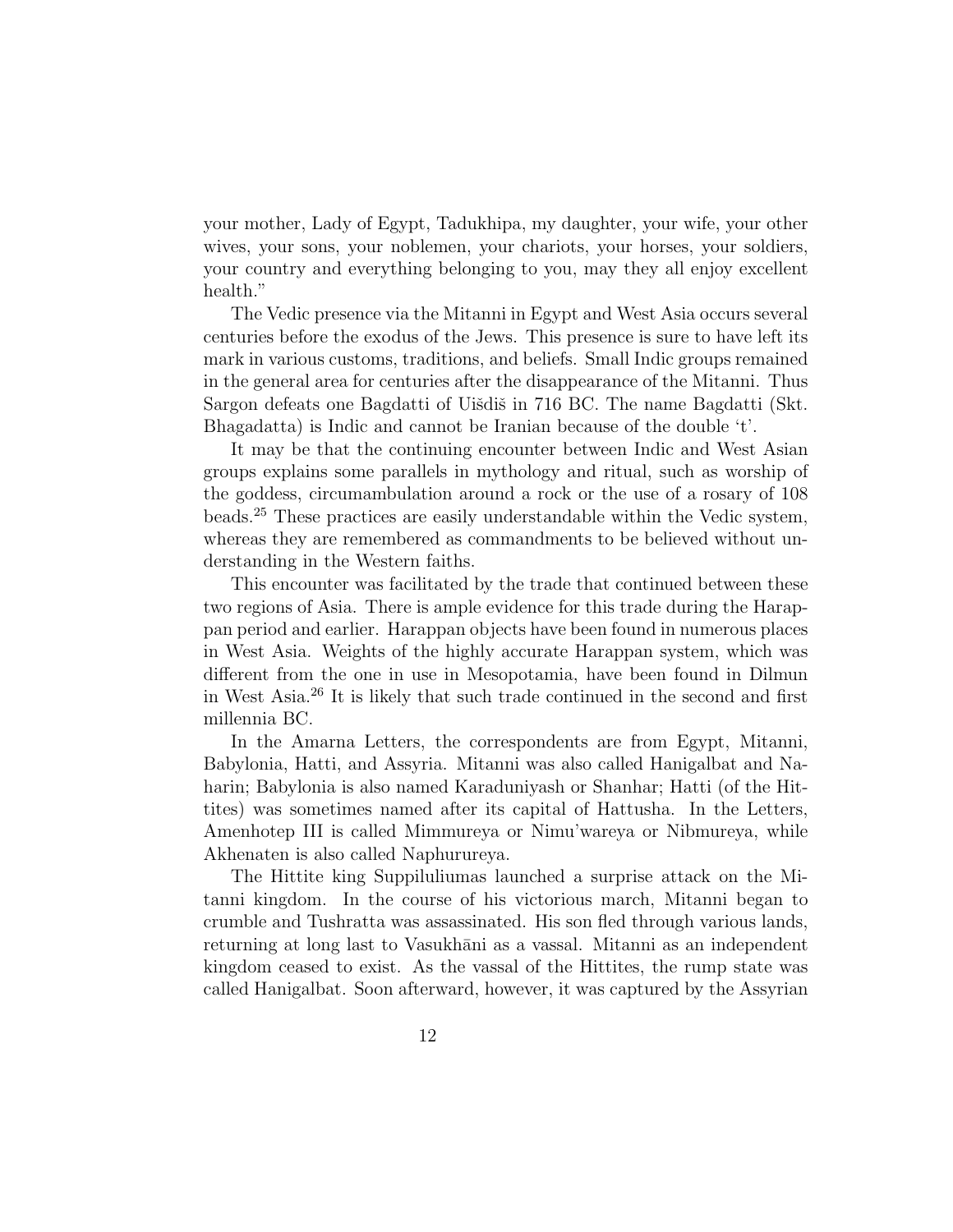Adad-nirari I (probably during the reign of Horemheb) and later by Shalmaneser I (during the reign of Ramesses II), at which time the area east of the Euphrates was turned into an Assyrian province.

# **Hymns to the Sun/Yahweh**

I shall now present a partial translation of the Great Hymn to the Aten,<sup>27</sup> attributed to Akhenaten, from the Amarna tomb of Ay. This hymn is one of the most important early markers of the Western monotheistic tradition because of the manner in which it presents the Sun as the master and lord of human destiny. According to most biblical scholars, Psalm 104 of the Old Testament to Yahweh is derived from this hymn. To see the continuity with the Regular it may be noted that  $Yahv\acute{a}h$  is a Vedic epithet associated with movement, activity, heaven and earth; it means the sacrificer and Agni, the chief terrestrial god.<sup>28</sup> Yahváh as an epithet occurs 21 times in the Rgveda. It may be compared to Sivah, an epithet for auspiciousness in the Rgveda that later is applied regularly to Rudra.

#### **Hymn to the Aten**

Your dawning is beautiful in the horizon of heaven, O living Aten, creator of life!

When you set in the western horizon, Earth falls into a deathly darkness. People sleep in chambers, heads covered, oblivious of the world, the possessions in their head stolen.

Every lion comes forth from its den, the serpents sting. Darkness reigns, earth is silent, as their maker rests in heavens.

Earth brightens when you rise in the horizon,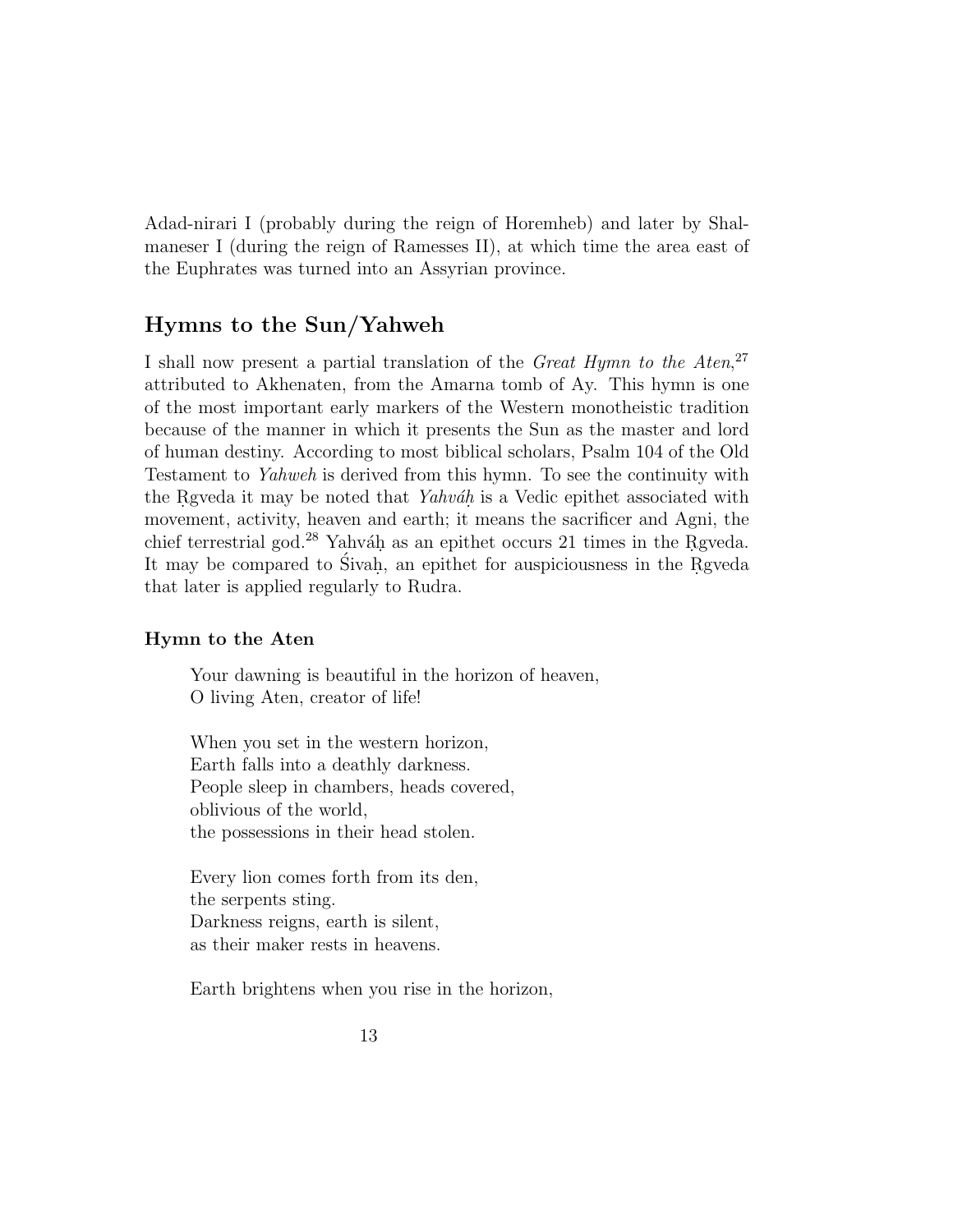when you shine as Aten of daytime. As you cast your rays, the Two Lands are in festivity. Awake, the people are on their feet. Cleansed and clothed, their arms adore your appearance.

The entire land sets out to work, The beasts browse on their herbs, trees and plants flourish. The birds fly from their nests, their wings greeting you, as the sheep frisk on their feet, and the insects flutter. All live when you dawn for them.

Boats travel north and south, and roads lie open when you dawn. The fish in the river leap up before you, your rays are in the midst of the sea.

You are the one who makes the seed in men, who feeds the son in the mother's womb, who soothes him that he may not weep, a nurse even in the womb. You give him breath when he is born, you open his mouth in speech.

When the chick in the egg cries in the shell, you give him breath to sustain him. You have perfected him to break out from the egg, chirp and run around on his two feet.

Your works are manifold,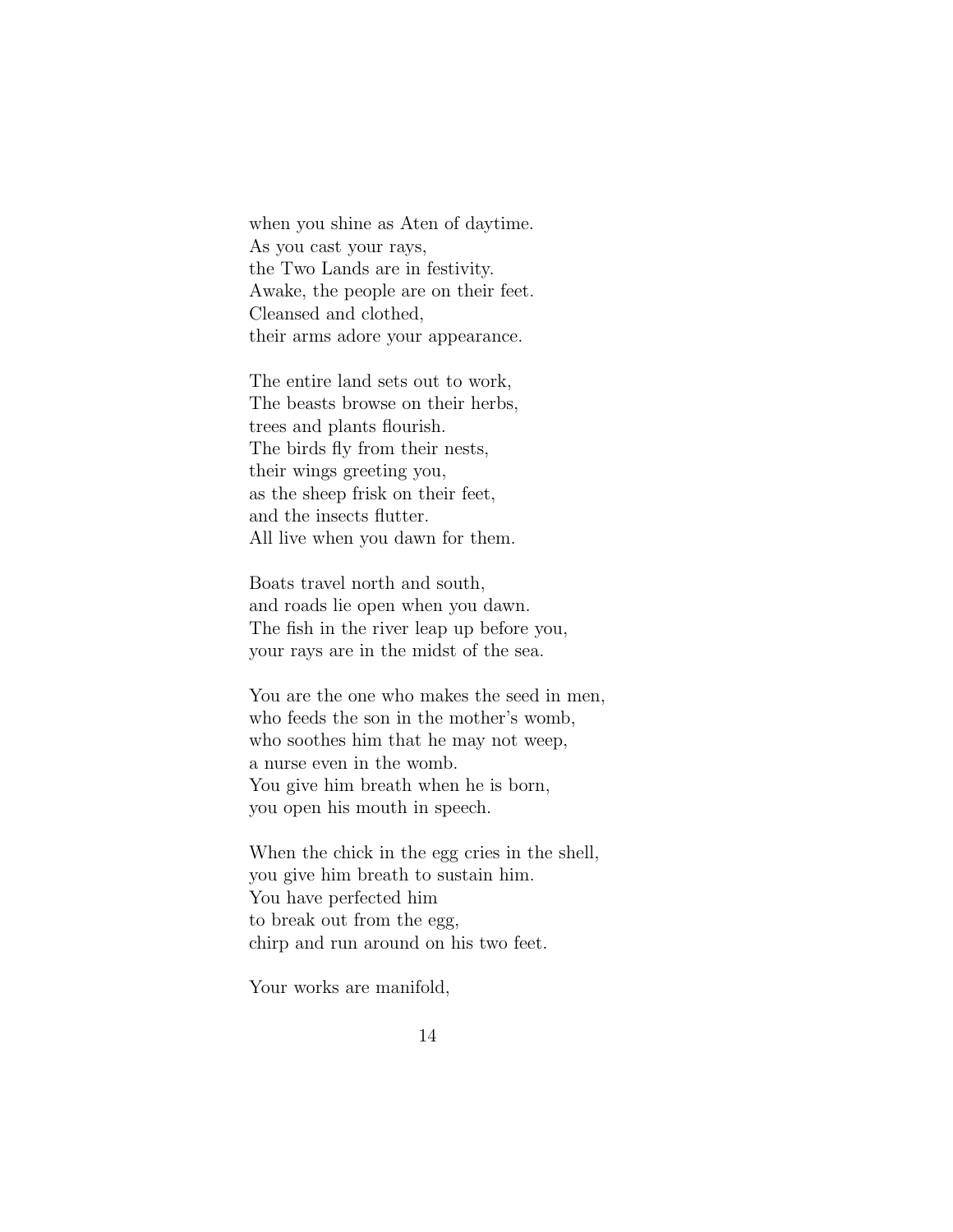though hidden from sight, O One Aten, beside whom there is no other. You created the world as you wished, you alone – all people, herds, flying creatures, the reckoning of their days.

You make the heavens to see your creation. You make the beauty of form, through yourself, alone.

You are in my heart, there is no other who knows you. Save your son, Akhenaten. You have taught him your ways, your might.

The world is in your hand, you are duration, beyond mere limbs. Man lives by you, and eyes look upon your beauty.

You established this world for your Son, who came from your body, the King, the Lord of the Two Lands, and Nefertiti, chief wife, living and youthful forever.

The relationship of this hymn to Psalm 104 of the Old Testament becomes striking when "Lord" of the King James version is changed into the proper "Yahweh". There is mention in both of the absolute power over the life of animals and man, of the providing of natural bounties, and the responsibility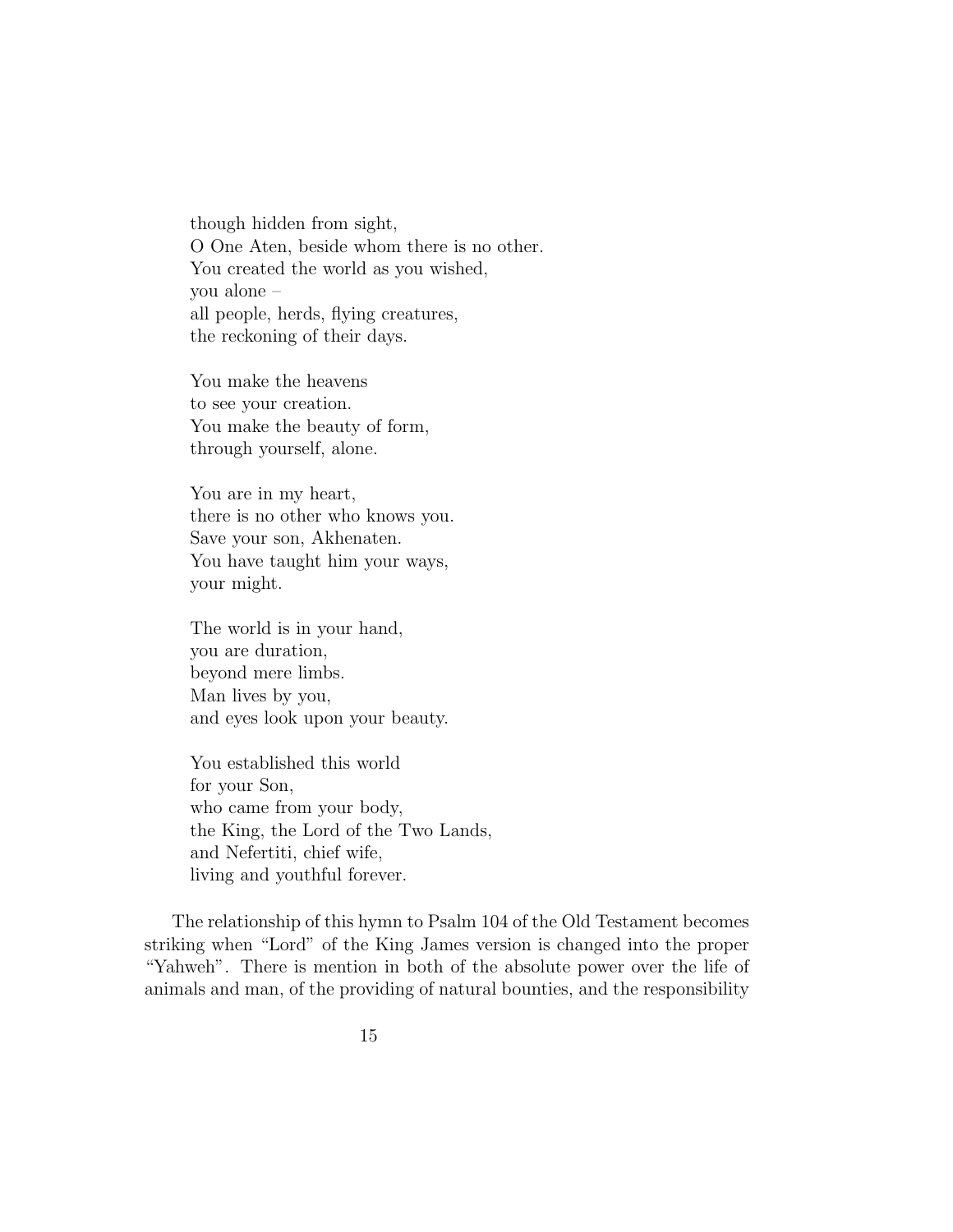over personal destiny. It is also significant that the Sun is also supposed to be in the poet's heart.

It should be remembered that Yahweh assimilated the characteristics and epithets of previous gods of the region. For example, El was the chief god at Ugarit. Yet El is also the name used in many of the Psalms for Yahweh.

In 2 Kings 22:19-22 we read of Yahweh meeting with his heavenly council. The Ugaritic texts have a similar account, with the difference that the "sons of god" are the sons of El. Other deities worshipped at Ugarit were El Shaddai, El Elyon, and El Berith. Since all these names are applied to Yahweh by the writers of the Old Testament, it means that the Hebrew theologians assimilated the earlier mythology into their system.

Besides the chief god at Ugarit there were also lesser gods and goddesses. The most important of these lesser gods were Baal, the goddess Asherah, Yam (the god of the sea) and Mot (the god of death). It is interesting that Yam and Mot are the Hebrew words for sea and death, respectively. It is less well-known that Yam may be connected to the Vedic Yama who in RV 10.10.4 is seen as being born from the waters, and Mot to the Vedic Mrtyu, death.

We have mentioned the Vedic Yahváh before; one may also note that Ilá represents Agni as in Yajurveda  $(VS)$  2.3;  $Il\bar{a}$  represents Earth, speech, and flow. These parallels indicate a shared history and these names may have entered the Ugaritic religion through the Mitannis.

The idea of the goddess was central to the West Asian people until the end of the first millennium BC. Asherah, a very important character in the Old Testament, is called the wife of Baal, although she is also known as the consort of Yahweh. Inscriptions found at Kuntillet 'Ajrud (dated between 850 and 750 BC) say: "I bless you through Yahweh of Samaria, and through his Asherah!" And at 'El Qom (from the same period) this inscription: "Uriyahu, the king, has written this. Blessed be Uriyahu through Yahweh, and his enemies have been conquered through Yahweh's Asherah." The Elephantine Papyri inform us that the Hebrews worshiped Asherah until the 3rd century BC.

Baal's name occurs frequently in the Old Testament. Some Israelites viewed Yahweh as a God of the desert and so when they arrived in Phoenicia they thought it only proper to adopt Baal, the god of fertility. One of the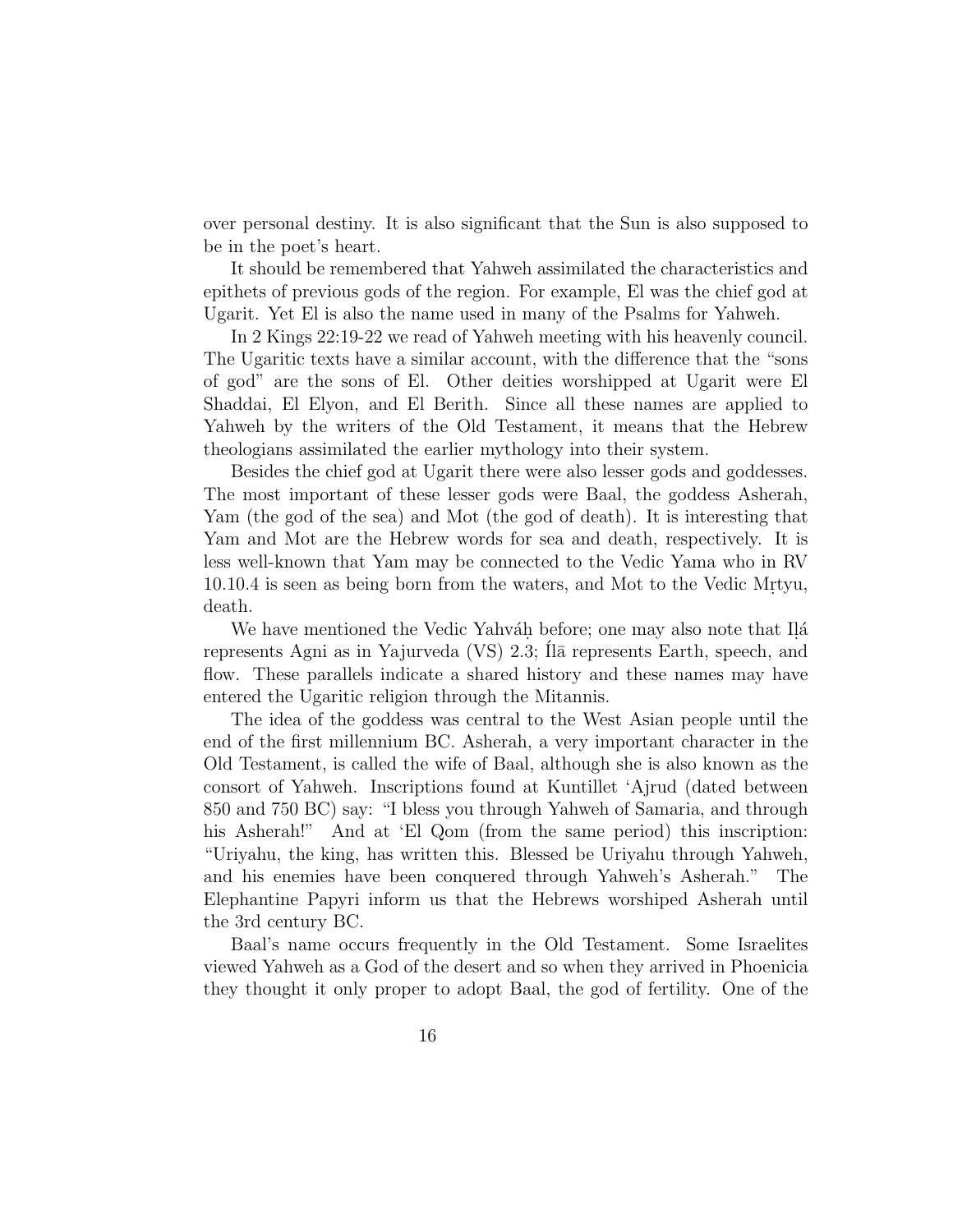central Ugaritic myths was the story of Baal's enthronement as king. In this story, Baal is killed by Mot (in the Fall of the year) and he remains dead until the Spring of the year. His victory over death was celebrated as his enthronement over the other gods. The Old Testament also celebrates the enthronement of Yahweh. As in the Ugaritic myth, the purpose of Yahweh's enthronement is to re-enact creation. That is, Yahweh overcomes death by his recurring creative acts.

The major difference between the Ugaritic myth and the Biblical hymns is that Yahweh's kingship is eternal and uninterrupted while Baal's is interrupted every year by his death. Since Baal is the god of fertility the meaning of this myth is quite easy to understand. He dies with the vegetation and he is reborn with it. Christianity took an element from Baal's death and made it a singular event.

When one reads the Psalms and the Ugaritic texts one finds that Yahweh is acclaimed for things previously associated with El. These Psalms appear to have been originally Ugaritic or Phoenician hymns to El which were adopted by the Jews. El is called the "father of men," "creator," and "creator of the creation," attributes also granted Yahweh by the Old Testament.

This discussion tells us how the hymns of the second millennium BC became a part of the Old Testament and thus can be close the older texts in style and form, even though the language may have changed.

#### **Psalm 104, Old Testament**

- Bless the Lord, O my soul. O Lord my God, thou art very great; thou art clothed with honour and majesty.
- Who coverest thyself with light as with a garment: who stretchest out the heavens like a curtain:
- Who layeth the beams of his chambers in the waters: who maketh the clouds his chariot: who walketh upon the wings of the wind:

Who maketh his angels spirits; his ministers a flaming fire: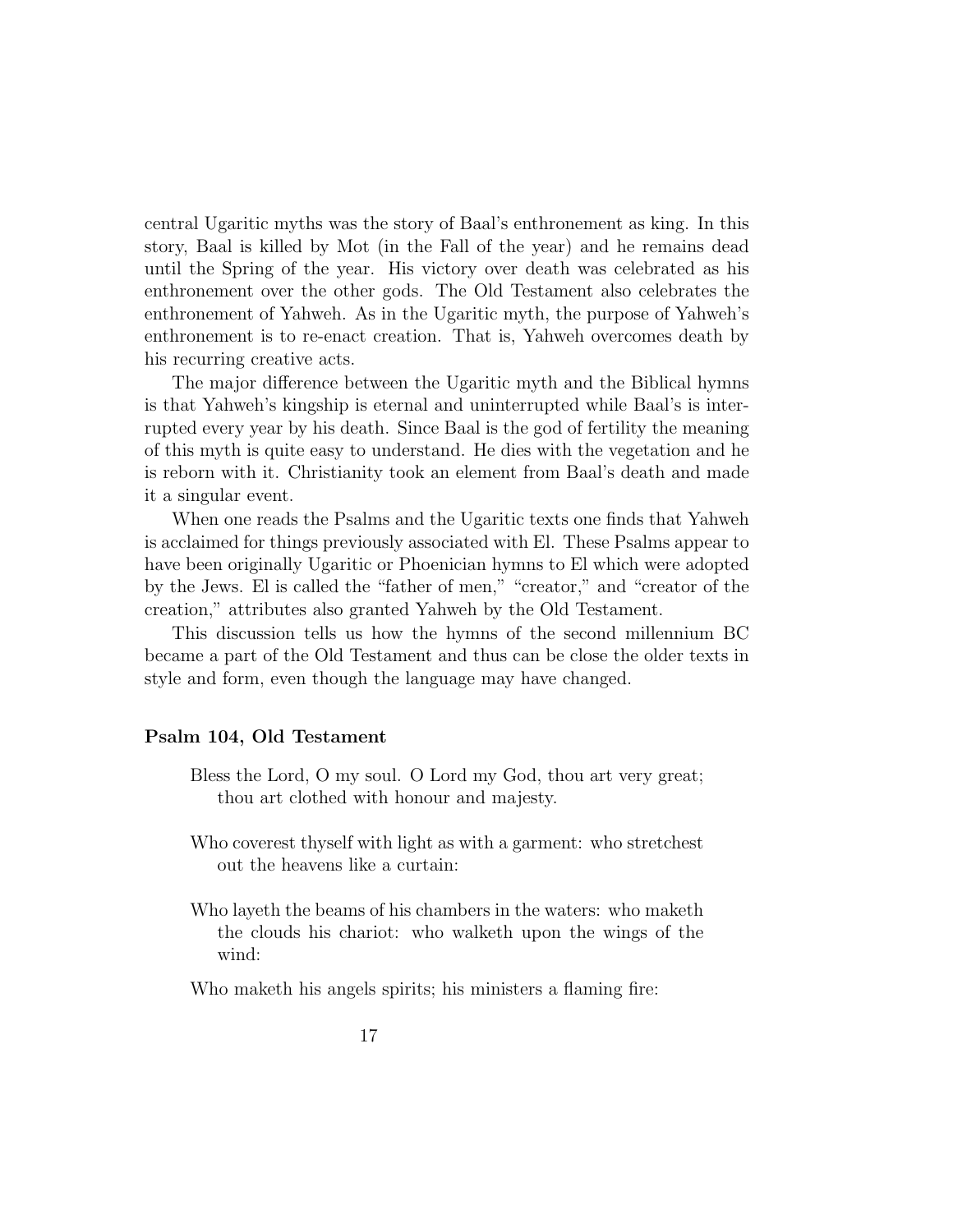- Who laid the foundation of the earth, that it should not be removed for ever.
- Thou coveredst it with the deep as with a garment: the waters stood above the mountains.
- At thy rebuke they fled; at the voice of thy thunder they hasted away.
- They go up by the mountains; they go down by the valleys unto the place which thou hast founded for them.
- Thou hast set a bound that they may not pass over; that they turn not again to cover the earth.
- He sendeth the springs into the valleys, which run among the hills.
- They give drink to every beast of the field: the wild asses quench their thirst.
- By them shall the fowls of the heaven have their habitation, which sing among the branches.
- He watereth the hills from his chambers: the earth is satisfied with the fruit of thy works.
- He causeth the grass to grow for the cattle, and herb for the service of man: that he may bring forth food out of the earth;
- And wine that maketh glad the heart of man, and oil to make his face to shine, and bread which strengtheneth man's heart.
- The trees of the Lord are full of sap; the cedars of Lebanon, which he hath planted;
- Where the birds make their nests: as for the stork, the fir trees are her house.
- The high hills are a refuge for the wild goats; and the rocks for the conies.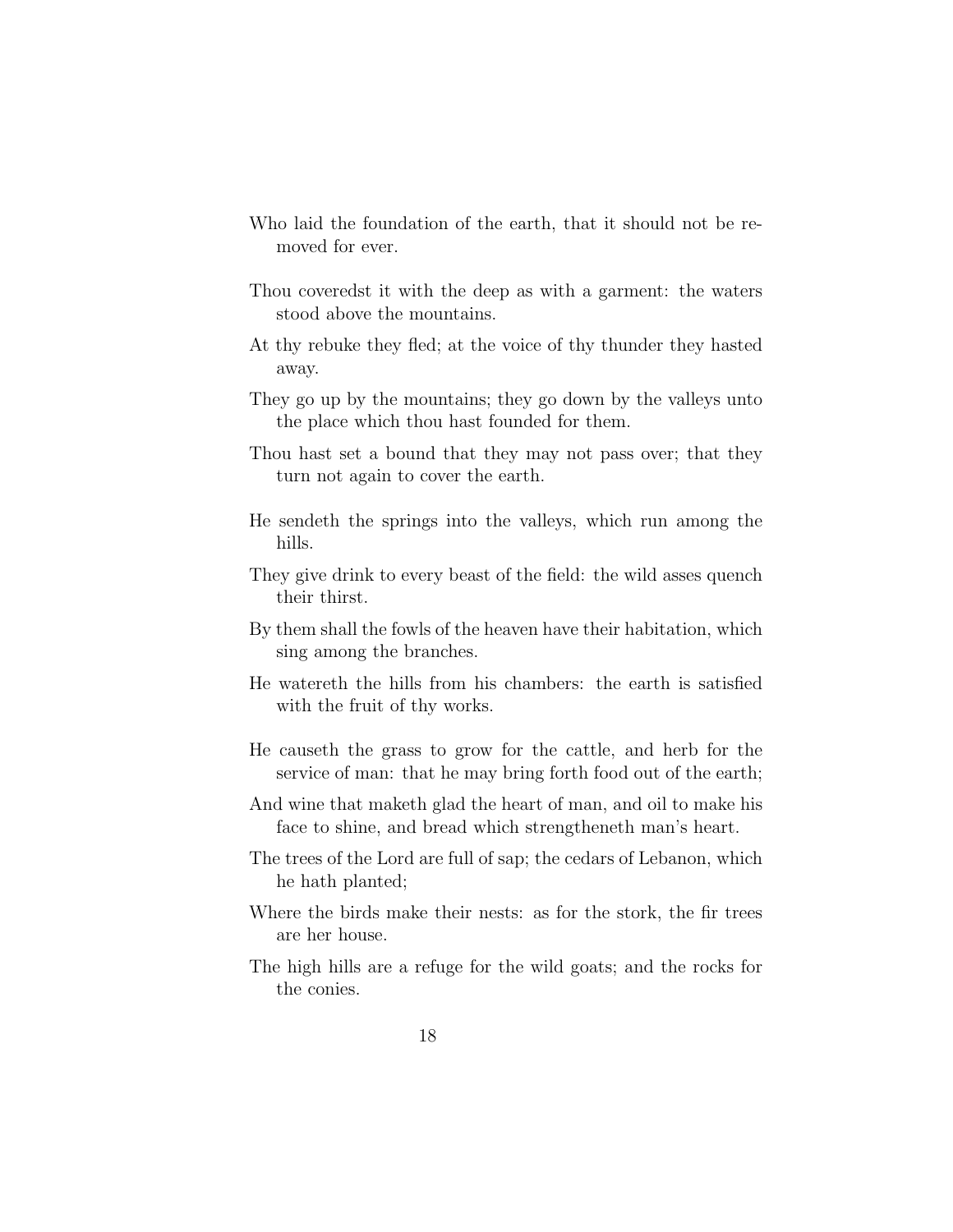- He appointed the moon for seasons: the sun knoweth his going down.
- Thou makest darkness, and it is night: wherein all the beasts of the forest do creep forth.
- The young lions roar after their prey, and seek their meat from God.
- The sun ariseth, they gather themselves together, and lay them down in their dens.
- Man goeth forth unto his work and to his labour until the evening.
- O Lord, how manifold are thy works! in wisdom hast thou made them all: the earth is full of thy riches.
- So is this great and wide sea, wherein are things creeping innumerable, both small and great beasts.
- There go the ships: there is that leviathan, whom thou hast made to play therein.
- These wait all upon thee; that thou mayest give them their meat in due season.
- That thou givest them they gather: that openest thine hand, they are filled with good.
- Thou hidest thy face, they are troubled: thou takest away their breath, they die, and return to their dust.
- Thou sendest forth thy spirit, they are created: and thou renewest the face of the earth.
- The glory of the Lord shall endure for ever: the Lord shall rejoice in his works.
- He looketh on the earth, and it trembleth: he toucheth the hills, and they smoke.
- I will sing unto the Lord as long as I live: I will sing praise to my God while I have my being.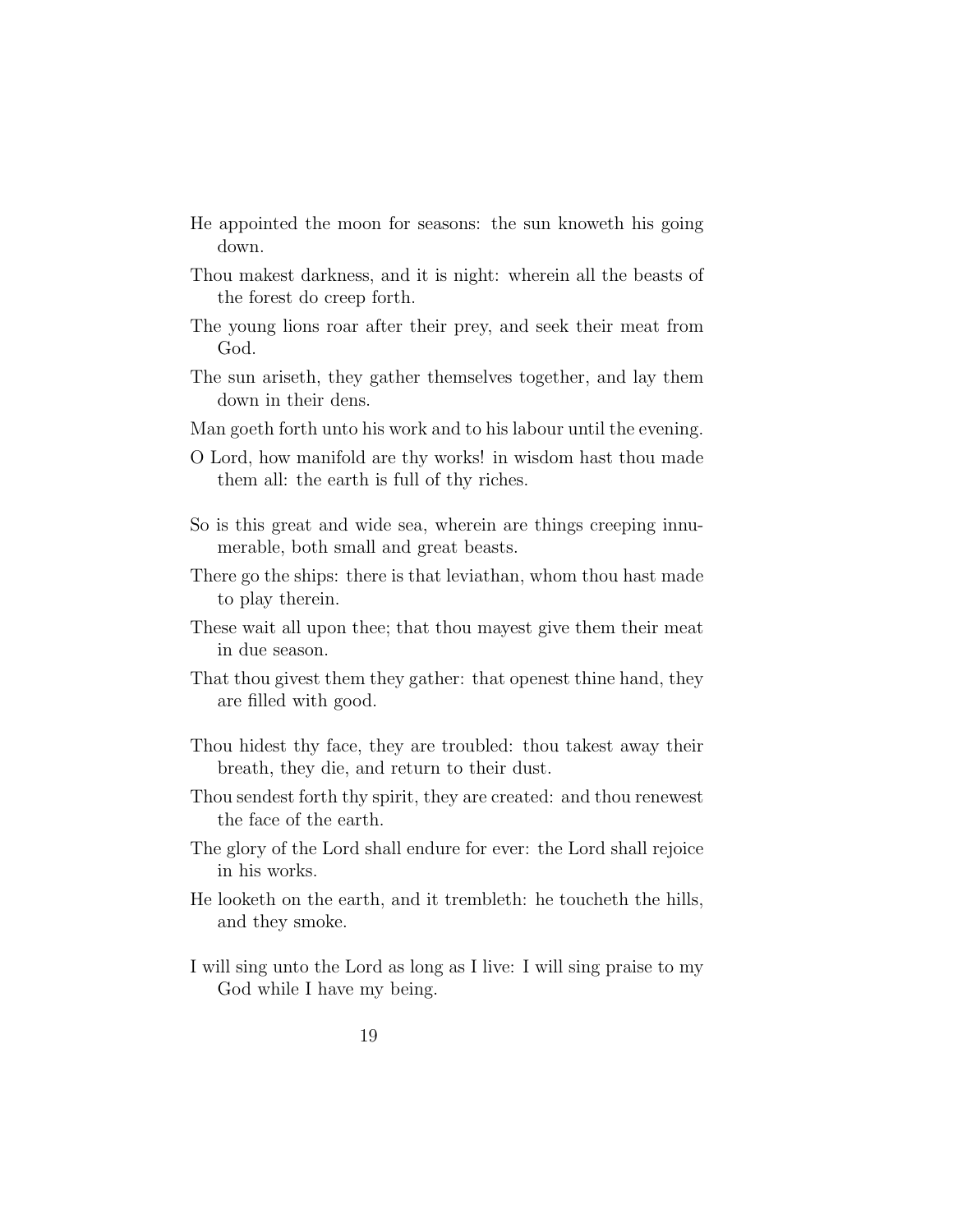My meditation of him shall be sweet: I will be glad in the Lord.

Let the sinners be consumed out of the earth, and let the wicked by no more. Bless thou the Lord, O my soul. Praise ye the Lord.

Scholars point to several similarities. Here, we list just a few. "When you set in the western horizon. earth falls into a deathly darkness... Every lion comes forth from its lair, the serpents sting." (Hymn to Aten, stanzas 2-3). "Thou makest darkness, that it is night; wherein all beasts of the forest do creep forth. The young lions roar after their prey, and seek their meat from god." (Psalm 104: 20-21)

"Your works are manifold, though hidden from sight, O One God, beside whom there is no other. You created the world as you wished, you alone." (Hymn to Aten) "O Yahweh, how manifold are thy works! In wisdom hast thou made them all: the earth is full of thy riches." (Psalm 104: 24)

In 1937, Freud published his essay, Moses and Monotheism, in the journal  $Imago^{29}$  proposing that the biblical figure of Moses was an Egyptian linked to the court of Akhenaten. Freud provided much stimulating evidence to support his argument, including the fact that the Jewish word for "Lord", "Adonai", becomes "Aten" when its letters are written in Egyptian.

The other details of Freud's reconstruction are disputed but they are significant for estimating the importance of the Egyptian ideas within the Judeo-Christian tradition. According to Freud, Moses was a believer in the monotheism associated with Aten, but with the death of Akhenaten the successor Pharaohs reverted to their old religion. Moses (from mose, Egyptian for "child") now went to exile as the head of an oppressed Semitic tribe and in order to set these people apart, he introduced the Egyptian custom of circumcision. His unruly followers killed Moses, and the tribesmen now adopted the volcanic deity, Yahweh of another tribe, as their national god. Yahweh was now endowed with the universal and spiritual qualities of the Moses's god, though the memory of Moses's murder remained repressed amongst the Jews, reemerging in a very disguised form with the rise of Christianity.

There is general agreement that Moses - who is said to have lived a staggering 120 years - was a composite character created out of the faded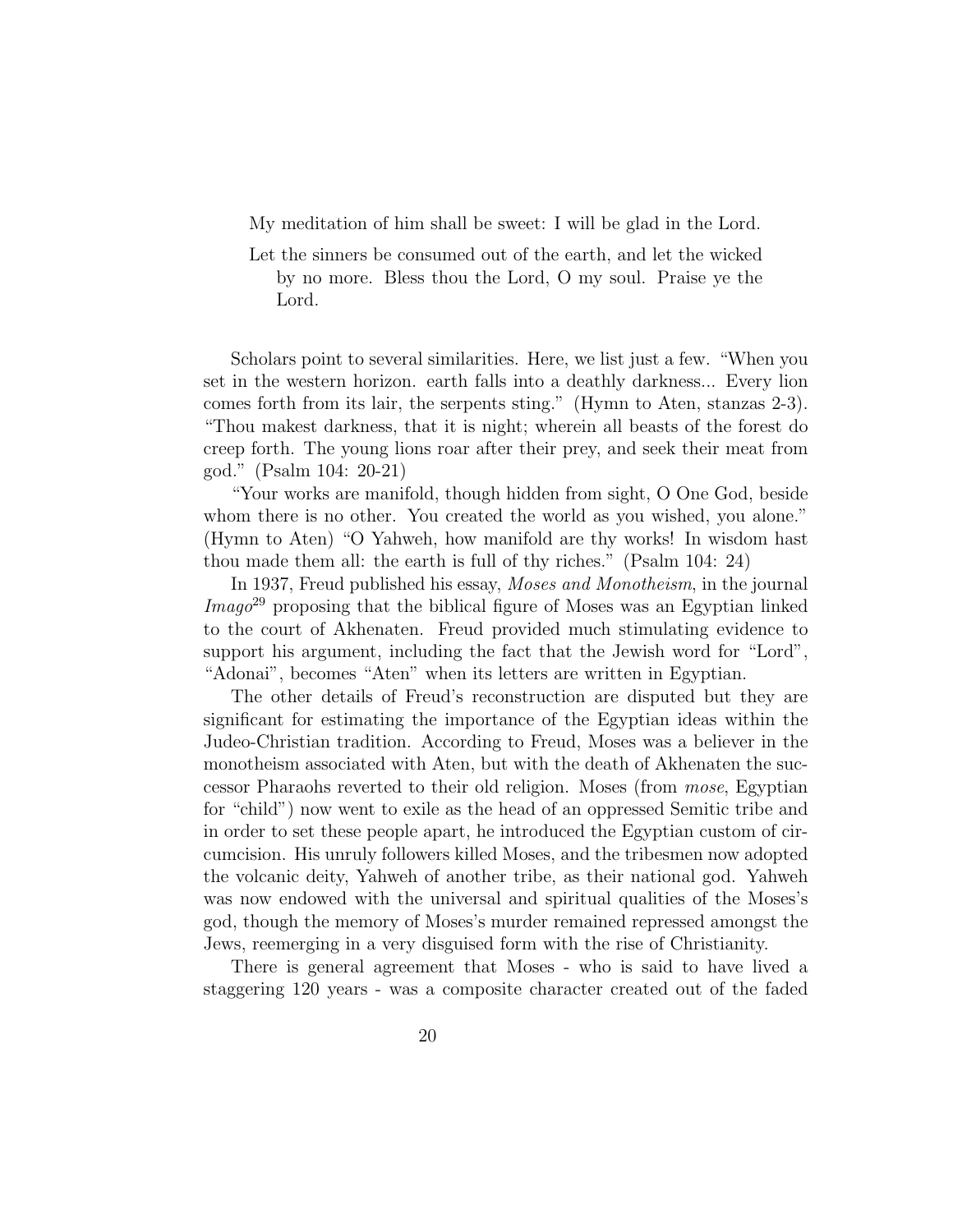memories of a variety of different individuals, some Hebrews, others Egyptian in origin. The Egyptian component included the memory of Akhenaten's worship of the single god in the sky.

According to Freud, the death of Moses became central to the experience of the Jews and it defined the structure of Christianity as well. Says Freud:<sup>30</sup> "Original sin and salvation through sacrificial death became the basis of the new religion founded by Paul. After the Christian doctrine had brust the confines of Judaism, it absorbed constituents from many other sources, renounced many features of pure monotheism, and adopted in many particulars the ritual of the other Mediterranean peoples. It was as if Egypt had come to wreak her vengeance on the heirs of Ikhnaton [Akhenaten]. The way in which the new religion came to terms with the ancient ambivalency in the father-son relationship is noteworthy. Its main doctrine, to be sure, was the reconciliation with God the Father, the expiation of the crime committed against him; but the other side of the relationship manifested itself in the Son, who had taken the guilt on his shoulders, becoming God himself beside the Father and in truth in place of the Father."

#### **S¯urya in the Vedas**

The Rigvedic hymns  $1.50, 4.13, 10.37,$  all addressed to S $\bar{u}$ rya provide fascinating counterpoint and parallels to the Aten hymn and Psalm 104. These parallels include viewing the Sun as superintending each creature's welfare. For example, RV 1.50.6 says: "You keep strict watch upon the man who moves among the peoples." In contrast, the Atharvavedic Sun hymns of Book 13 are strictly solar.

The eye of Surya is mentioned and he is himself called the eye of Mitra, Varuna and Agni as in RV 1.115.

Although, hymns to the Sun from independent sources can be expected to have inevitable parallels relating to the motion in the sky and the warmth that it offers, the idea of the Sun superintending individual lives is surprising enough to have had the same source.

It is also noteworthy that in the Vedic view the universe has a tripartite division and the objective of human life is to reach the heaven, which is equated with the Sun. The representation of the Sun is in the form of a disk.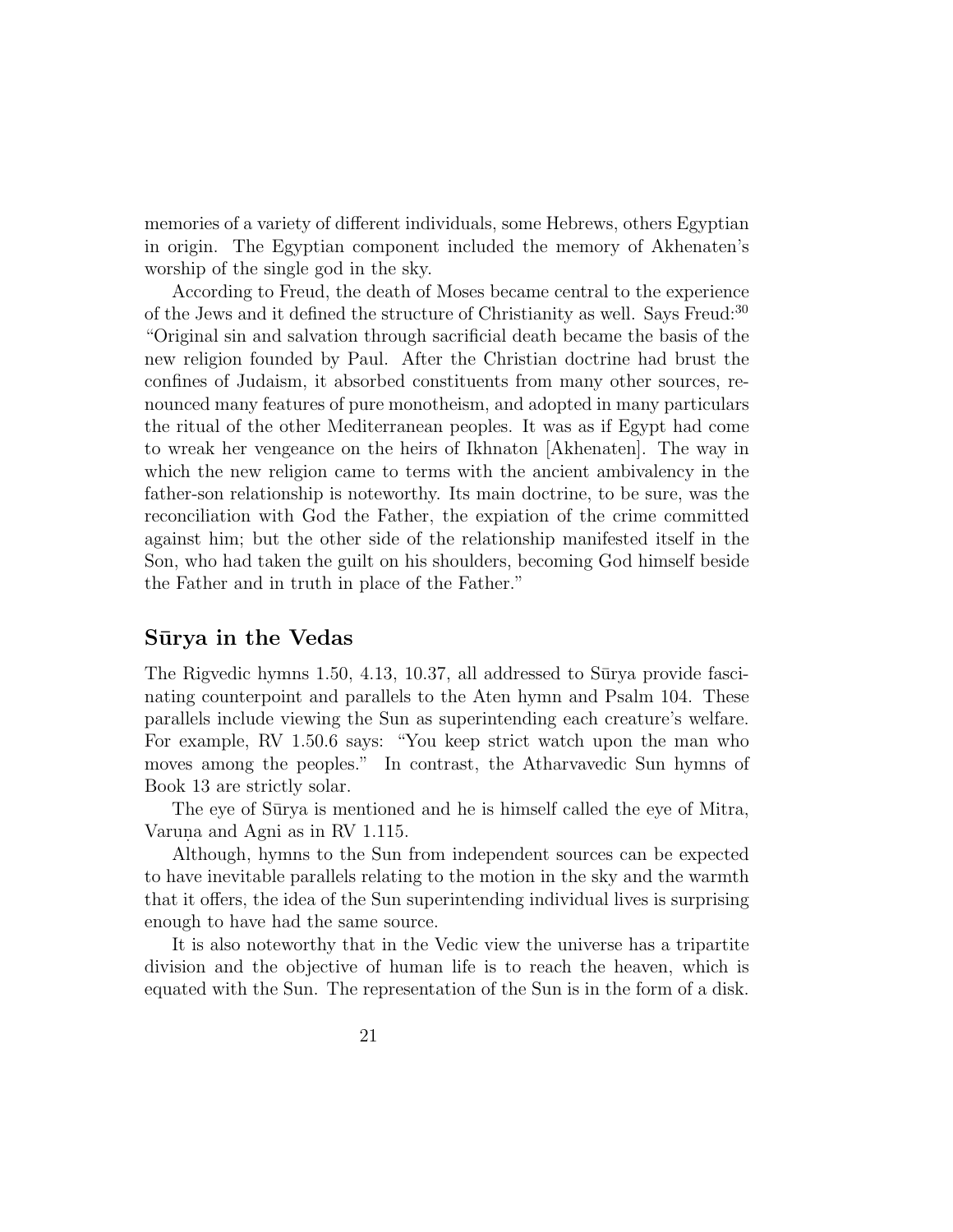#### **Vedic Hymns to the Sun**

For the sake of easy comparison, I reproduce RV 10.37 in R. Panikkar's translation.<sup>31</sup>

Homage to the Eye of Mitra and Varuna! To the mighty God offer this worship to the farseeing emblem, born of the Gods. Sing praise to the Sun, the offspring of Heaven. [1]

May this word of Truth guard me on all sides, while earth and heaven and days endure. To its rest goes all else that moves, but never do the waters cease flowing or the sun rising. [2]

From ancient days no godless man obstructs your path when you drive the winged sun-horse. Your one dark side is turned eastward; with the other the light-filled side, you arise, O Sun. [3]

By your light, O Sun, which scatters gloom, by your rays which arouse the whole creation, dispel from our hearts all languor, all neglect of worship, all grief and evil dreams. [4]

Sent forth as an envoy upon your course, you superintend each creature's welfare, rising with calm unvarying. May the Gods grant us to achieve your goal today! [5]

This prayer of ours may Heaven and Earth, the Waters, Indra, and the Maruts heed! May we never be deprived of the Sun's shining, may we attain old age in happiness! [6]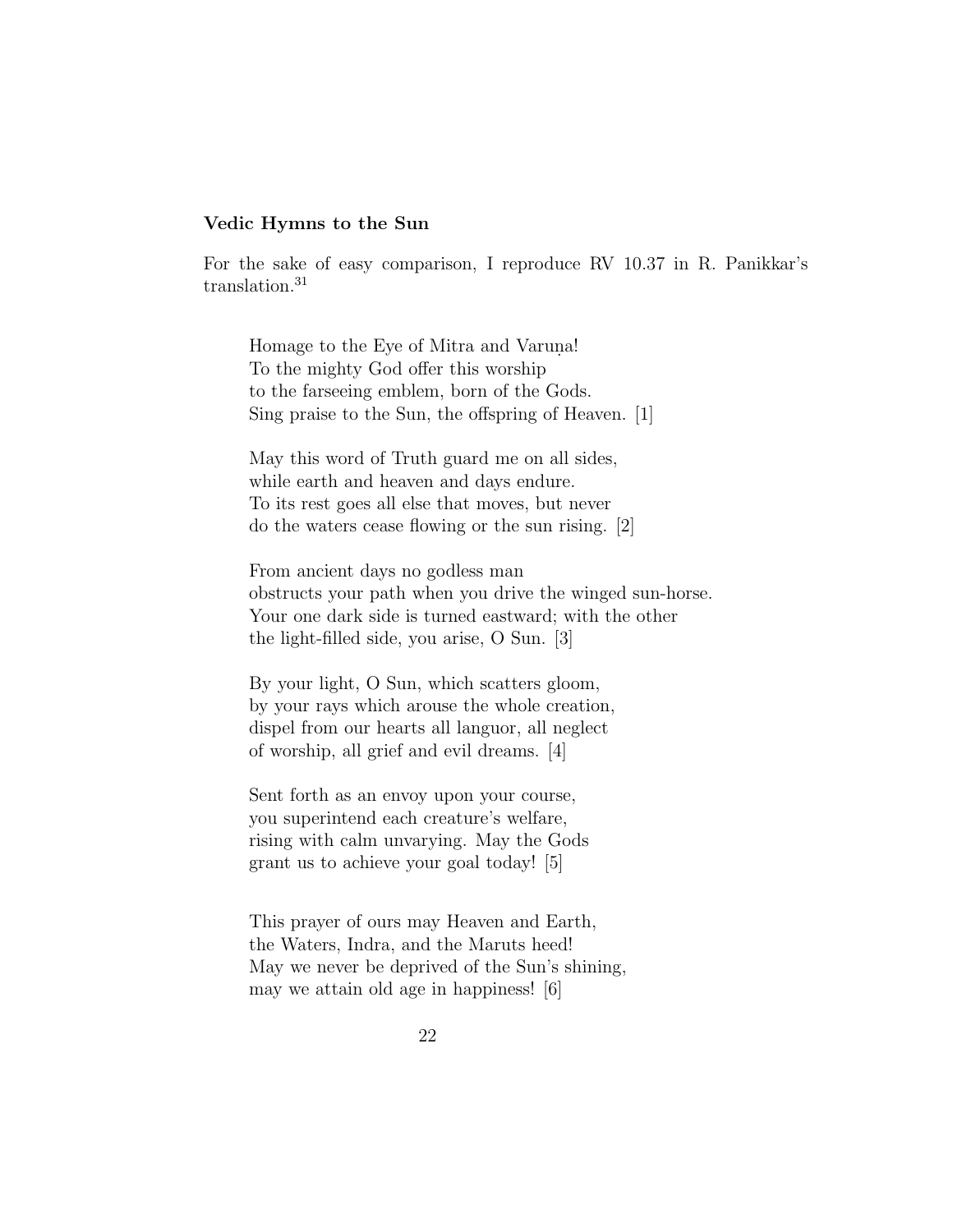Keen of mind and keen of sight, free from sickness, free from sin, rich in children, may we see you rise as a friend, O Sun, till a long life's end! [7]

O farseeing Sun, the bearer of Light, the joy of every single eye, may we live to see your glorious radiance flooding in as you ascend on high! [8]

You shine, all living things emerge. You disappear, they go to rest. Recognizing your innocence, O golden-haired Sun, arise; let each day be better than the last. [9]

Bless us by your gaze, your brightness and shining. Bless us in cold and in heat, O Sun, grant us blessings at home and, when we are traveling, bestow upon us your wonderful treasure. [10]

Protect both our species, two-legged and four-legged. Both food and water for their needs supply. May they with us increase in stature and strength. Save us from hurt all our days, O Powers. [11]

Whatever grave offense we have committed against you, by our tongue, O God, or by carelessness of mind, lay the burden of this sin on the one who plans evil, on him, O Vasus, who wishes us ill. [12]

It is clear from this hymn that Sūrya is not only the outer Sun, but also the source of life and warmth and the overseer of the individual's personal life. This latter conception is Sun as Lord who resides within the individual. In the Vedic view, the inner Sun is  $\overline{a}$ tman who is the same as Brahman, as in the Upanisadic *ayam*  $\bar{a}$ *tma brahma*. The double reference to the inner Sun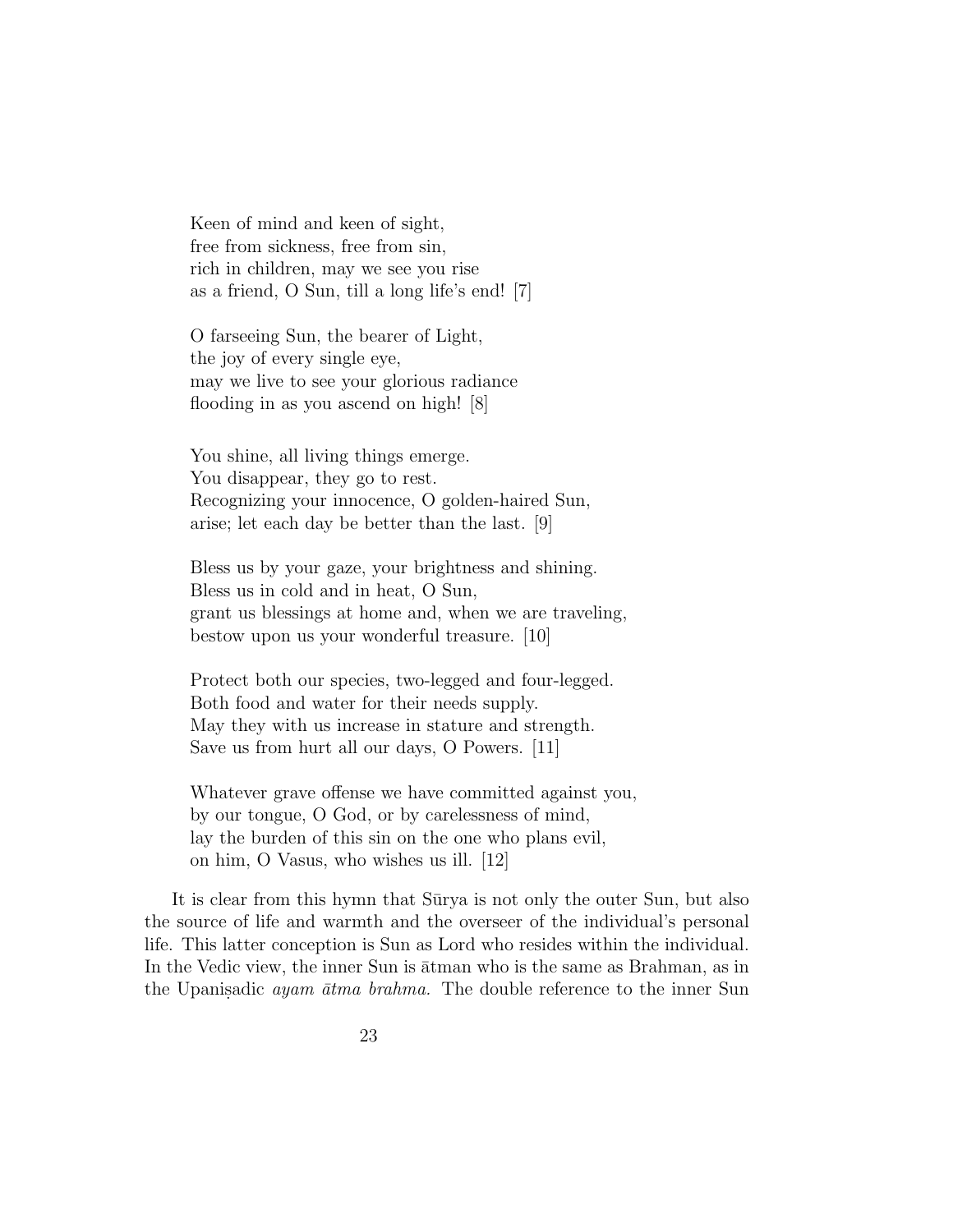is clear in Rgyeda 1.50 where it is stated: "O Sun, maker of the Light, who illumine all the radiant sky. You shine upon the host of Gods and likewise on the race of men, that all may see the heavenly Light."

The similarities between these three important compositions are striking. The imagery has many parallels. The Lord or the Sun is not only a distant object that provides light and warmth with ceaseless punctuality, it also rules our individual destinies. The Sun is in the sky and also within the heart.

Another interesting Rgvedic hymn describing Sūrya is 7.63. Here it is in the Griffith translation:<sup>32</sup>

Common to all mankind, auspicious Sūrya, he who beholdeth all, is mounting upward; The God, the eye of Varuna and Mitra, who rolled up darkness like a piece of leather. [1]

Sūrya's great ensign, restless as the billow, that urgeth men to action, is advancing: Onward he still would roll the wheel wellrounded, which Etasa, harnessed to the car-pole, moveth. [2]

Refulgent from the bosom of the Mornings, he in Whom singers take delight ascendeth. This Savitar, God, is my chief joy and pleasure, who breaketh not the universal statute. [3]

Golden, far-seeing, from the heaven he riseth: far is his goal, he hasteth on resplendent. Men, verily, inspirited by Sūrya speed to their aims and do the work assigned them. [4]

Where the immortals have prepared his pathway he flieth through the region like a falcon. With homage and oblations will we serve you, O Mitra-Varuna, when the Sun hath risen. [5]

Now Mitra, Varuna, Aryaman vouchsafe us freedom and room, for us and for our children. May we find paths all fair and good to travel. Preserve us evermore, ye Gods, with blessings. [6]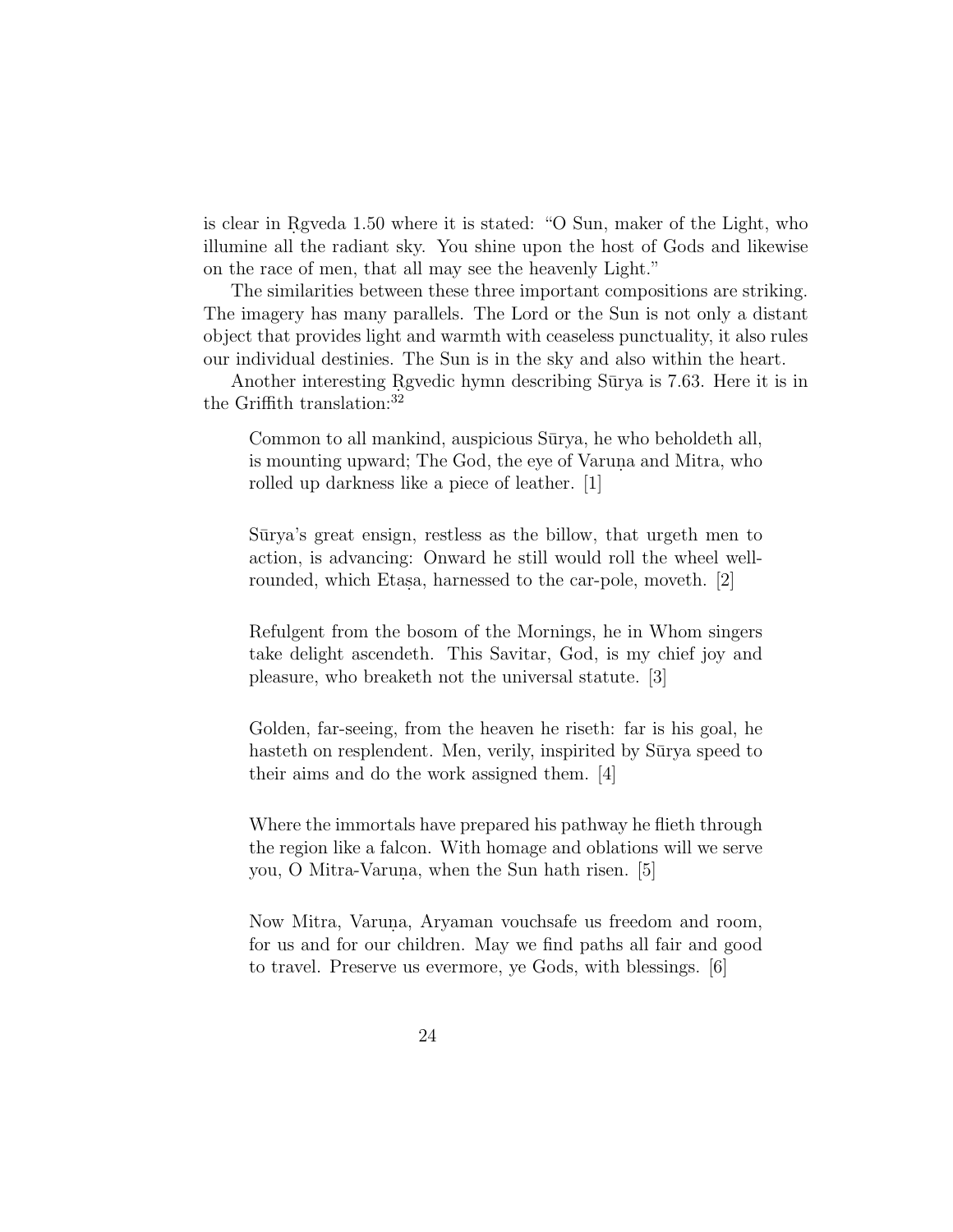Some hymns to the Adityas stress the conception of personal overlordship ¯ even further. For example, AV 4.16 speaks thus:

The mighty overseer on high espies our deeds, as if he were quite close at hand. The Gods through him know all men do.. [1] ...Two men may hatch a plot together; Varuna knows it all, being present as the third one. [2] Varuna contains within his body both the oceans, and yet he also is contained within one droplet. [3] Seize and bind with a hundred cords, O Varuna, the one who utters falsehood...[7] Varuna is the warp of the loom, Varuna is the woof of the loom of this universe. Varuna is of us, Varuna is foreign, Varuna is divine, he is also human, Varuna the King.  $[8]$ 

It is also notable that the Sun was represented as a golden disk (rukma) with a golden image of the purus aon it in the Agnicayana ritual which forms a large part of the Yajurveda. This was the period when the Vedic religion did not have monumental images of divinity.

It is not impossible that the poetic imagery associated with the Sun in the Sūrya and the Aten hymns was conceived independently, but it is unlikely. The idea of the Sun somehow appearing within the heart of the individual is a revolutionary one, and since we do know of the presence of a people (the Mitanni) who believed in the Vedic pantheon together with its sophisticated understanding of the inner world, it is more likely that the genetic relationship of the idea is as follows:

Rgvedic Sūrya  $\Rightarrow$  Aten  $\Rightarrow$  Yahweh of Psalm 104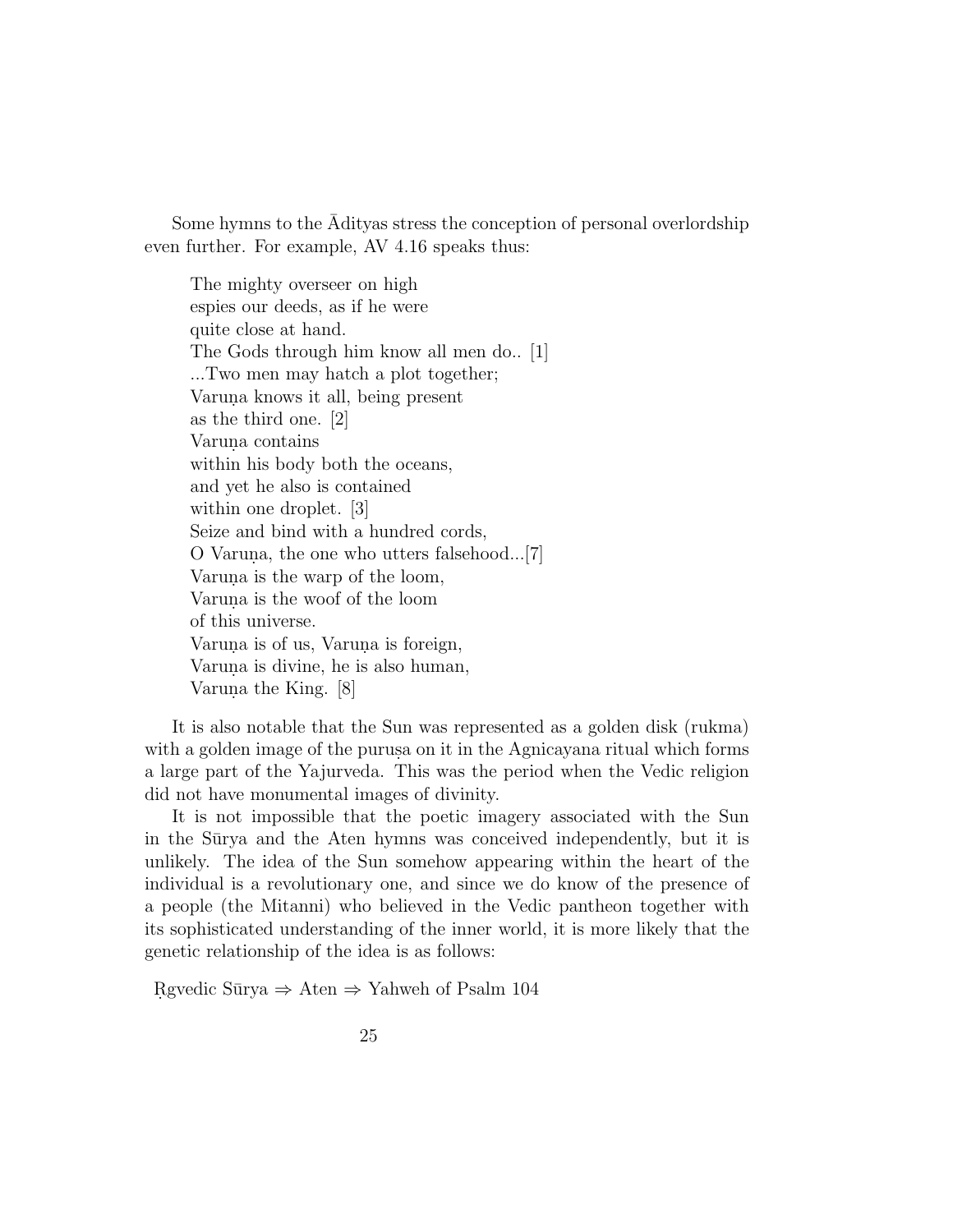We are not suggesting here that the Rgveda as it has come down to us was carried to the West Asia by the Mitannis, although that cannot be ruled out; rather that hymns with similar themes must have been a part of the Mitanni culture as they went westwards from India. During this passage to and sojourn in West Asia, their religion is bound to have been affected by the local beliefs. The worship of Ishtar points to a Babylonian gloss over their original Vedic system.

It is clear that all aspects of the Vedic conception of Surva could not be a part of the idea of Aten. In the Indic view, cosmic law  $(rta)$  and a personal God are intertwined together through the mystery of sacrifice. In the later amplification of the Vedic ideas, Purus is apart and the unfolding is a consequence of the law acting through Prakrti. In the Aten hymn the idea of personal God is the predominant one although it is clear that the cosmic law is also implied. The hymn appears perfectly consonant with the conception of Sūrya. Nevertheless, from Akhenaten's banishing of other gods in his rule suggests that he was inspired by an incomplete idea.

It is possible that the parallels between Surya and Aten are entirely coincidental due to the similarities between the Egyptian and Vedic conceptions about the universe and divinity. The pre-Akhenaten religion had a spiritual basis and the Egyptians formed several syncretisms between the sungod Re and other gods, resulting in such names as Re-Harakhty, Amon-Re, Sebek-Re, and Khnum-Re. The Vedic gods, being projections of the One Divinity, also are combined together. But there was one distinct difference of emphasis between the Vedic system where the gods were more heard than seen whereas in Egypt system their representation in images was the predominant expression. If the seen was accorded the most significance in Egypt; in India, the heard (struti) was likewise supreme. The conceptions of paradise were different. In Egypt, the body was raised to it upon death; in India, the body in paradise was a subtle golden body, unconnected to the life on earth. The difference was, no doubt, due to a difference in the underlying cosmologies of the two cultures. It was reflected in the different funerary practices in the two regions.

Given the matrimonial alliance across several generations between the "Vedic" Mitanni (whose fondness for monumental representation of gods must have been limited) and the Pharaohs, it is plausible that many elites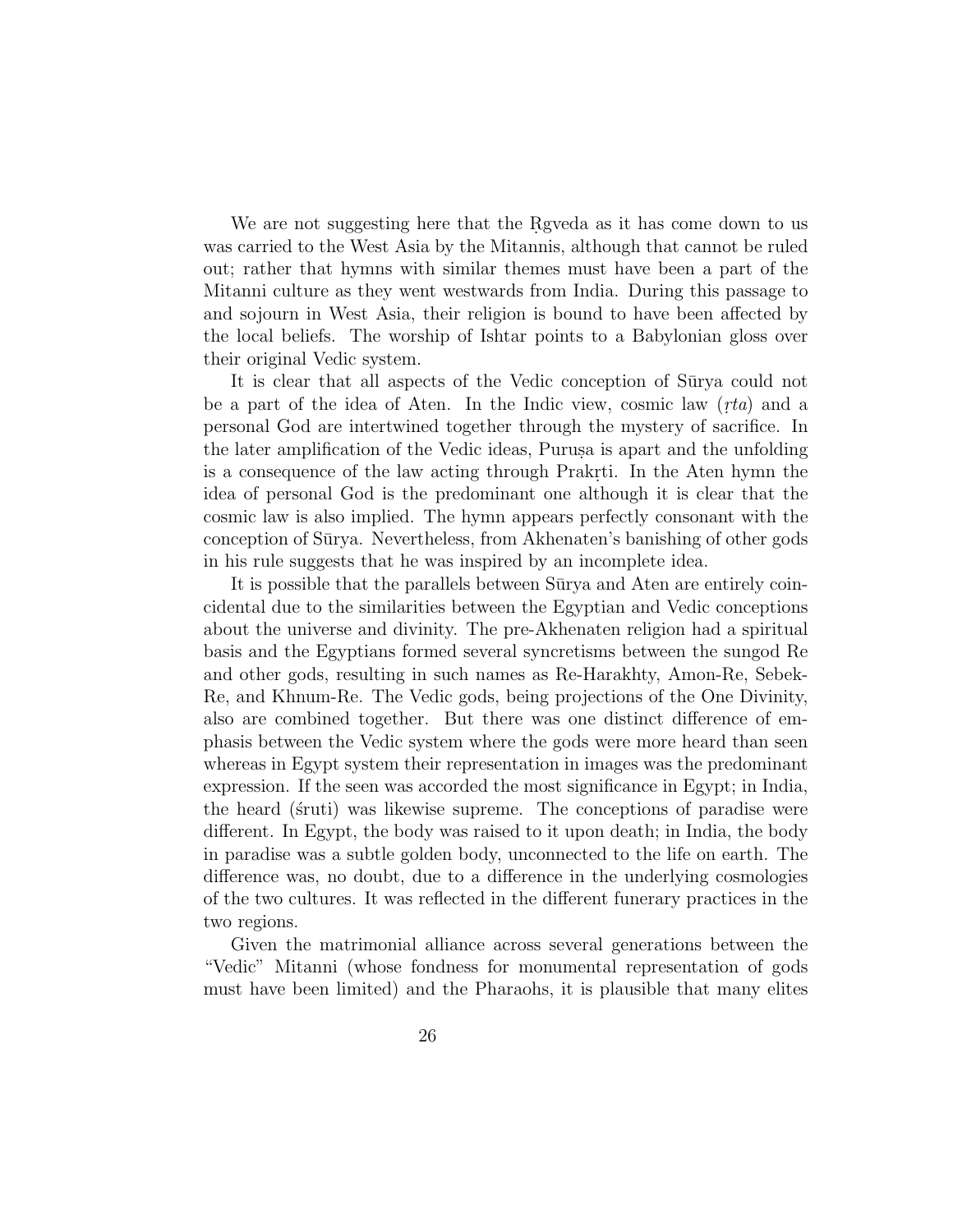in the court had become favourable to the Mitanni religion. This is likely to have made it possible for Akhenaten, early in his reign soon after his marriage to the Mitanni princess Kiya, to declare his religion, which had much similarity to the Mitanni.

This also explains why, after his death, the religion, being of foreign origin and popular only with a minority, was suppressed violently and successfully.

## **Conclusions**

There are important lessons to be drawn from the study of Akhenaten and his hymn to Aten. Scholars see in Akhenaten the beginning of the Judaic monotheistic tradition. Our examination of the facts shows that it might, equally plausibly, be a retelling of the improperly understood ideas, or ideas modified by the prevailing ones in their new land, in the journey to West Asia by the Mitannis. We are basing our conclusions not only on the connection to the Mitanni through Akhenaten's wife but also on the pervasiveness of the Vedic concepts in West Asia as in the notion of 33 gods, the use of the disk to represent the sun exactly as is done in Vedic ritual, and the conception of the sun who superintends personal destiny which is perhaps the central idea of Vedic thought. We have also alluded to the similarity between the Vedic Yahváh and the Hebrew Yahweh and between other gods. These parallels are signficant enough to demand a thorough investigation of the 2nd millennium BC connections between India and the West.

The interaction between the Indic (Mitanni and other groups) and the Egyptian and West Asian can help us in understanding the evolution of the Western religions. It may also helps us understand the parallels between Indic and Babylonian and Greek sciences. For example, if the early Satapatha ´ Brāhmana gives centrality to the number 432,000 (also the supposed number of syllables in the Rgveda) then one can understand how this may have been adopted by the Babylonians as a count for their Great Year. Both India and Babylon divide the civil year into 360 equal parts. This is seen in India in the Regueda itself and in Babylon in the middle of the first millennium BC. Likewise, it may help us understand the Babylonian adoption of the idea of *tithi* of Indian astronomy which is mentioned in the Rgvedic Br $\bar{a}$ hmanas.

An interesting question related to the spectrum of religious belief rang-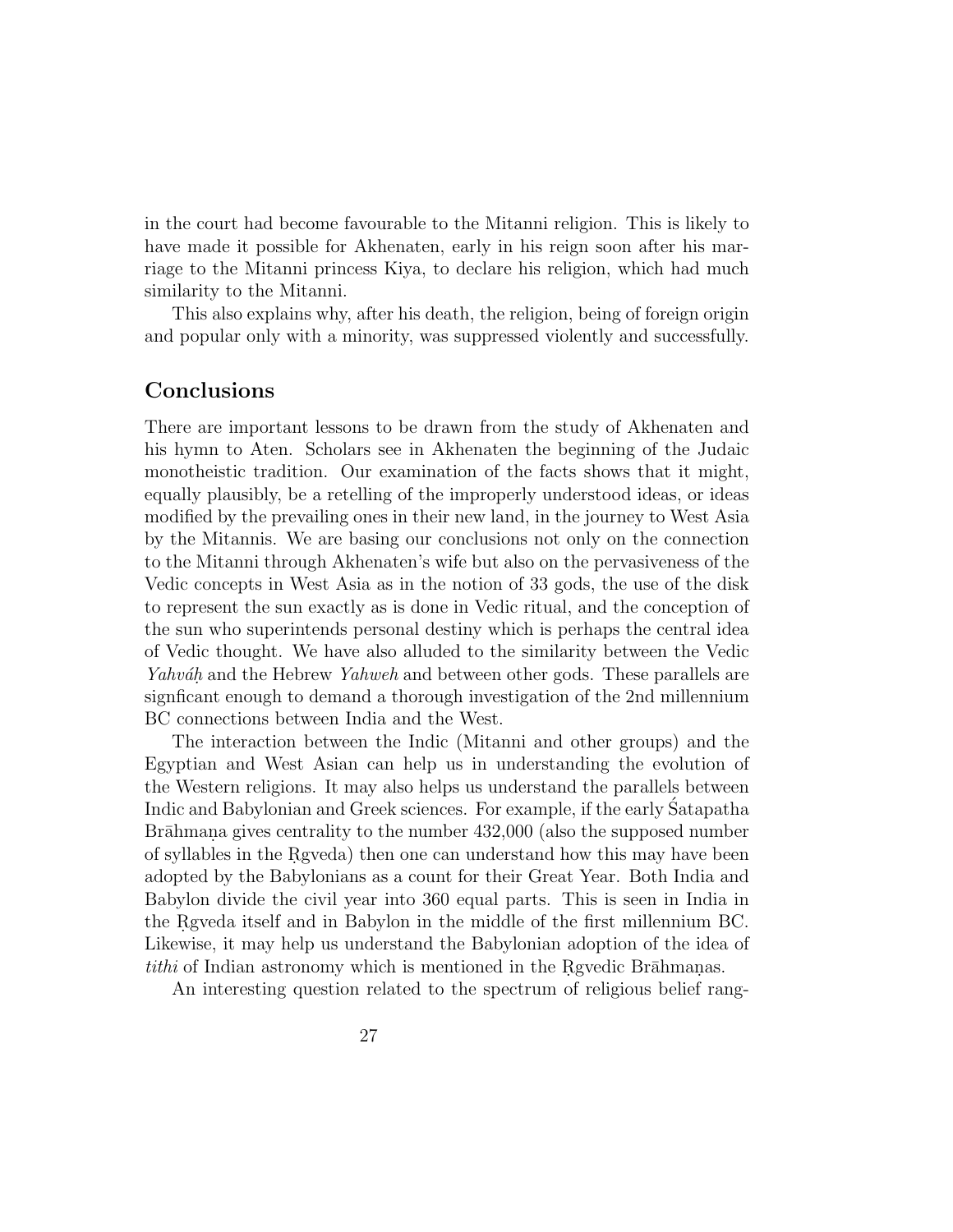ing from India to Egypt is the split between the Vedic and the Zoroastrian religion. The Zarathustrian demonization of Indra and the Nāsatyas was a rejection of the interiorization of divinity since Indra is the lord of the senses and the Nasatyas are the rulers of hearing. In the Vedic system elements of materiality and divinity are in a hierarchical system: the physical body (ruled by the Asura) comes first and the spiritual body (ruled by Indra, the senses) comes later which is why the Devas are younger to the Asuras.<sup>33</sup> Zarathuštra's innovation was to create a system that was midway between the Vedic with its emphasis on the spirit and the West Asian/Egyptian which is body-centered (with its visions of being raised to life in one's body in paradise). But the system brought in the devas through the backdoor as the yazatas (Skt. yajata).

It is also possible to see Zarathuštra as providing a synthesis in terms of just two categories as was done in a different way in the Purānas. The Vedic view is to see the world in triple categories. Later Purānic gloss simplified this into dichotomies like that of deva versus asura (including rāks.asa). Zarathuštra made a similar simplification using the dichotomy of asura (including deva under the label yazata) and daeva. The asuras are the ground on which the devas emerge; likewise, without proper action one can slip into the false path. The term daeva as a synonym for rāks. Survives in Kashmir.

Within the Indo-Iranaian world, the memory of India's interaction with Egypt persisted. In Chapter 48 of his book on India<sup>34</sup> written in 1030, al-Bīrūnī, speaking of chariots of war, mentions the Greek claim that they were the first to use them and insists they are wrong because "they were already invented by Aphrodisios the Hindu, when he ruled over Egypt, about 900 years after the deluge." This reference cannot be taken to be literally true but it is, nevertheless, significant. It preserves the memory of a "Hindu" (Indic-inspired) king of Egypt prior to the Greek state. The reference to the chariots of war of this king (Akhenaten) seems to remember the foreigner warlords Hyskos who ruled Egypt during the Second Intermediate Period just before the New Kingdom to which Akhenaten belonged.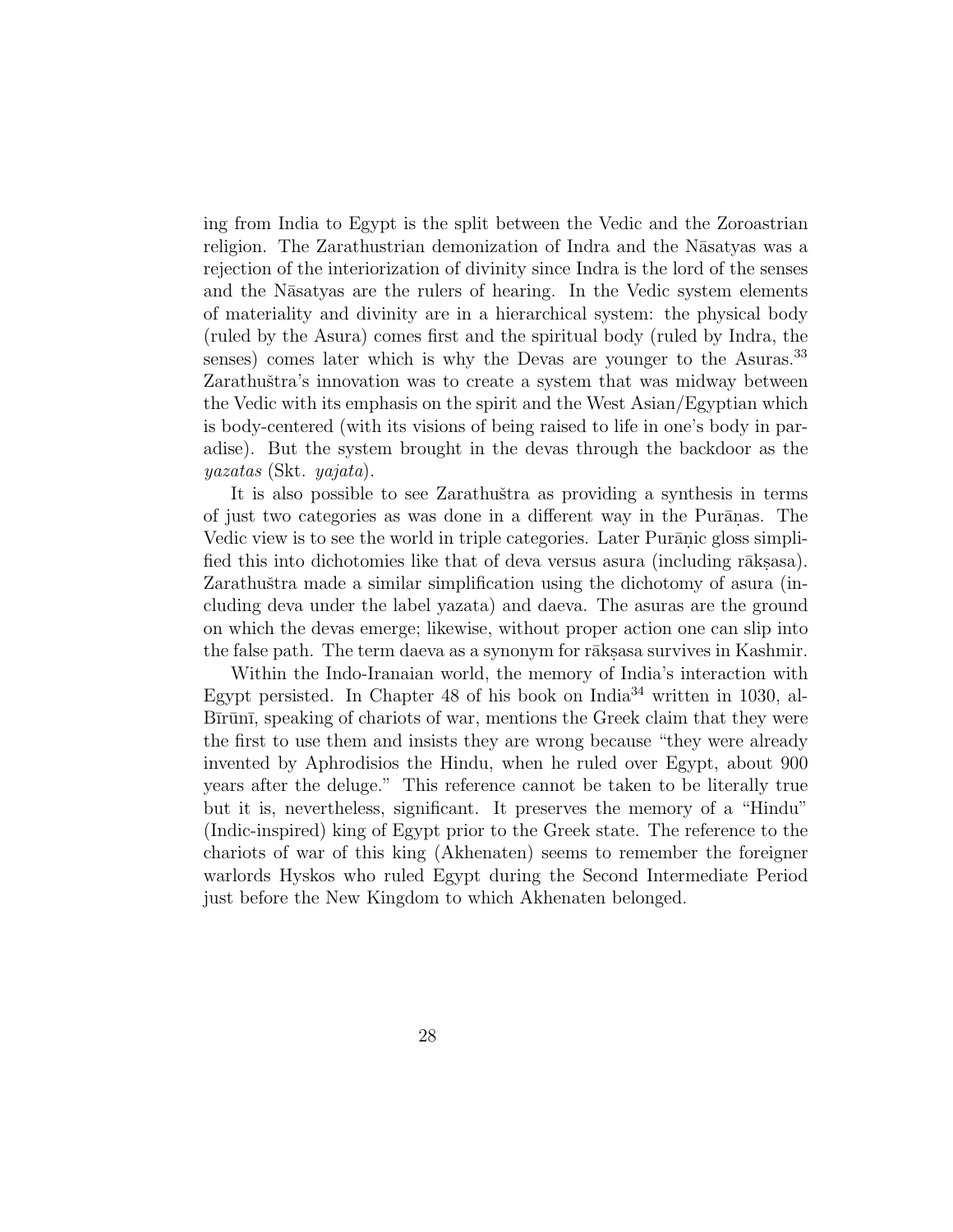# **Notes**

- 1. Hromnik, Indo-Africa.
- 2. Hornung, Akhenaten and the Religion of Light.
- 3. Moran (ed.), The Amarna Letters.
- 4. Freud, Moses and Monotheism; Redford, Akhenaten, The Heretic King.
- 5. Kak, The Astronomical Code of the Rgveda.
- 6. Talageri, The Rigveda, A Historical Analysis; Bryant, The Quest for the Origins of Vedic Culture; Frawley, The Rig Veda and the History of India. In any event, the idea of the Indic connection is not the central point of the essay; rather it is the connection of the Akhenaten innovation with the Vedic tradition of the Mitannis.
- 7. Encyclopaedia Britannica, 1999; essay on Middle Eastern Religions, page 115. See, also, Aubet, The Phoenicians and the West. 1993.
- 8. Mallory, In Search of the Indo-Europeans.
- 9. Kak, The Astronomical Code of the Rgveda.
- 10. Burrow, 1973.
- 11. Feuerstein, Kak, Frawley, In Search of the Cradle of Civilization; Kak, The Wishing Tree.
- 12. Kenoyer, Ancient Cities of the Indus Valley Civilization.
- 13. Kak, The Astronomical Code of the Regueda.
- $14.$  mahān vrī $h$ yaparāhna-grstīsvāsa-jābāla-bhāra-bhārata-hailihila-rauravapravrddhesu  $(6.2.38)$ ; apart from this 4.3.98 mentions V $\bar{a}$ sudeva and Arjuna and 8.3.95 mentions Yudhisthira. The significance of the sūtra  $6.2.38$  consists of the fact that the term Mah $\bar{a}$ bh $\bar{a}$ rata is a technical term implying the 100,000 verse epic and not the story which undoubtedly was an old one.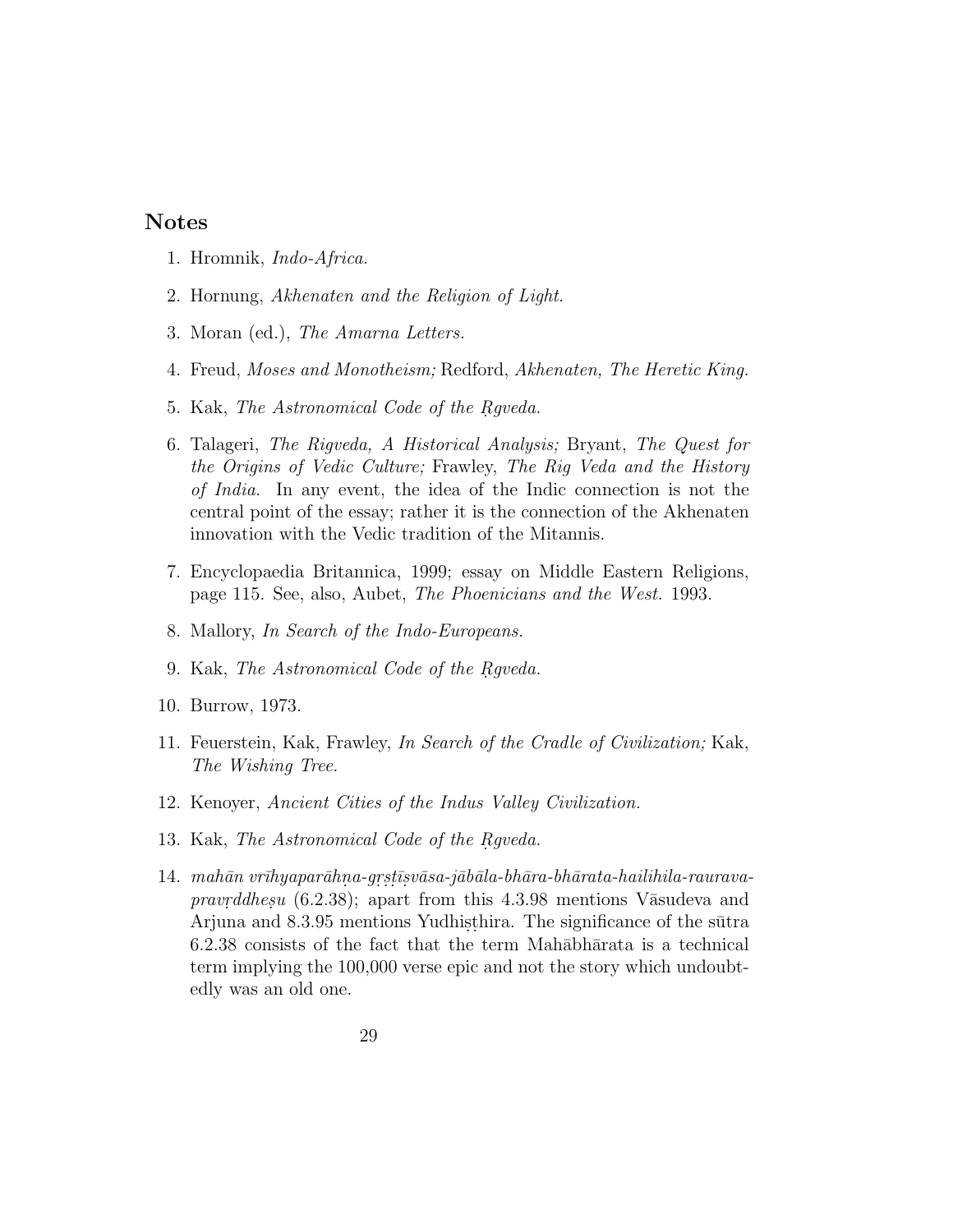- 15. Agrawala, *India As Known to Pānini*.
- 16. See the Introduction by by G.C. Pande and the article by Susmita Pande in Pande (ed.), Life, Thought and Culture in India (from c 600 BC to c AD 300).
- 17. Kak, The Asvamedha: The Rite and its Logic.
- 18. Dumont, 1947.
- 19. Burrow, op cit., page 134.
- 20. Burrow, op cit., page 134.
- 21. Boyce, Zoroastrians; Herzfeld, Zoroaster.
- 22. Freud, op cit; Osman, 2002.
- 23. Cohen and Westbrook (eds.), Amarna Diplomacy.
- 24. Kak, "Vena, Veda, Venus."
- 25. Kak, The Wishing Tree.
- 26. Lal, The Earliest Civilization of South Asia.
- 27. For the full text of the hymn, see Pritchard, 1958, pages 227-230. The Aten (also spelled Aton) had a dogmatic name written within a royal cartouche and including the three old solar deities, Re, Har, and Shu. Re is the Egyptian sun god and creator god, usually depicted in human form with a falcon head, crowned with the sun disk encircled by the uraeus (a stylized representation of the sacred cobra). The sun itself was taken to be either his body or his eye. He was said to traverse the sky each day in a solar barque and pass through the underworld each night on another solar barque to reappear in the east each morning. Har (Horus) is the Egyptian sky god, usually depicted as a falcon or in human form with the head of a falcon. The sun and the moon are said to be his eyes. Son of Isis and the dead Osiris, he was born at Khemmis in the Nile Delta, and Isis hid him in the papyrus marshes to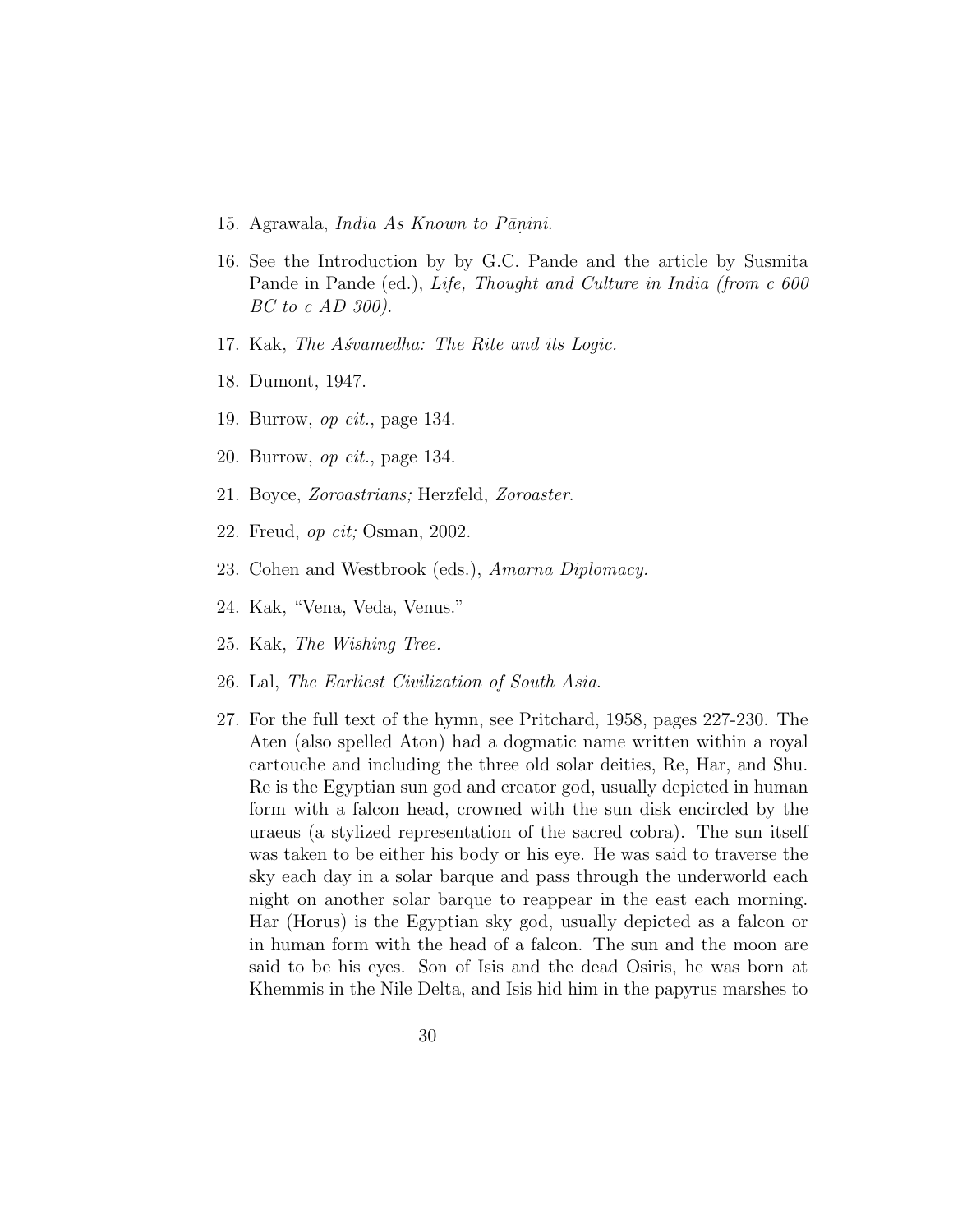protect him against Seth, his father's murderer. Shu is the primordial Egyptian god of the air and supporter of the sky. In the Heliopolitan creation myth, Shu was, with his sister Tefnut, one of the first deities created by the sun god Atum.

The preamble of the hymn is: "Praise of Re Har-akhti, Rejoicing on the Horizon, in His Name as Shu Who Is in the Aton-disc, living forever and ever; the living great Aton who is in jubilee, lord of all that the Aton encircles, lord of heaven, lord of earth, lord of the House of Aton in Akhet-Aton; (and praise of) the King of Upper and Lower Egypt, who lives on truth, the Lord of the Two Lands: Nefer-kheperu-Re Wa-en-Re; the Son of Re, who lives on truth, the Lord of Diadems: Akh-en-Aton, long in his lifetime; (and praise of) the Chief Wife of the King, his beloved, the Lady of the Two Lands: Nefer-neferu-Aton Nefert-iti, living, healthy, and youthful forever and ever; (by) the Fan-Bearer on the Right Hand of the King ... Eye." (Preamble translated by John Wilson in Pritchard, 1958)

- 28. Note that Biblical Yahweh is also spelt Yehweh or Yahvah; in Hebrew only the consonants YHWH are used. For its Indic usage: yahva occurs in RV 10.110; *yahváh* in RV 3.1, 3.5, 4.5, 4.7, 4.58, 5.1, 7.6, 7.8, 9.75, and 10.11; yahvám in RV 1.36; 3.3; 4.5; 5.16; 8.13; 10.92; yahvásya in RV 3.2 and 3.28.
- 29. Freud, op cit.
- 30. Freud, op cit., page 175.
- 31. Panikkar, The Vedic Experience.
- 32. Griffith, Hymns of the Rigveda.
- 33. Kak, The Gods Within.
- 34. Sachau, Alberuni's India, vol 1, page 407.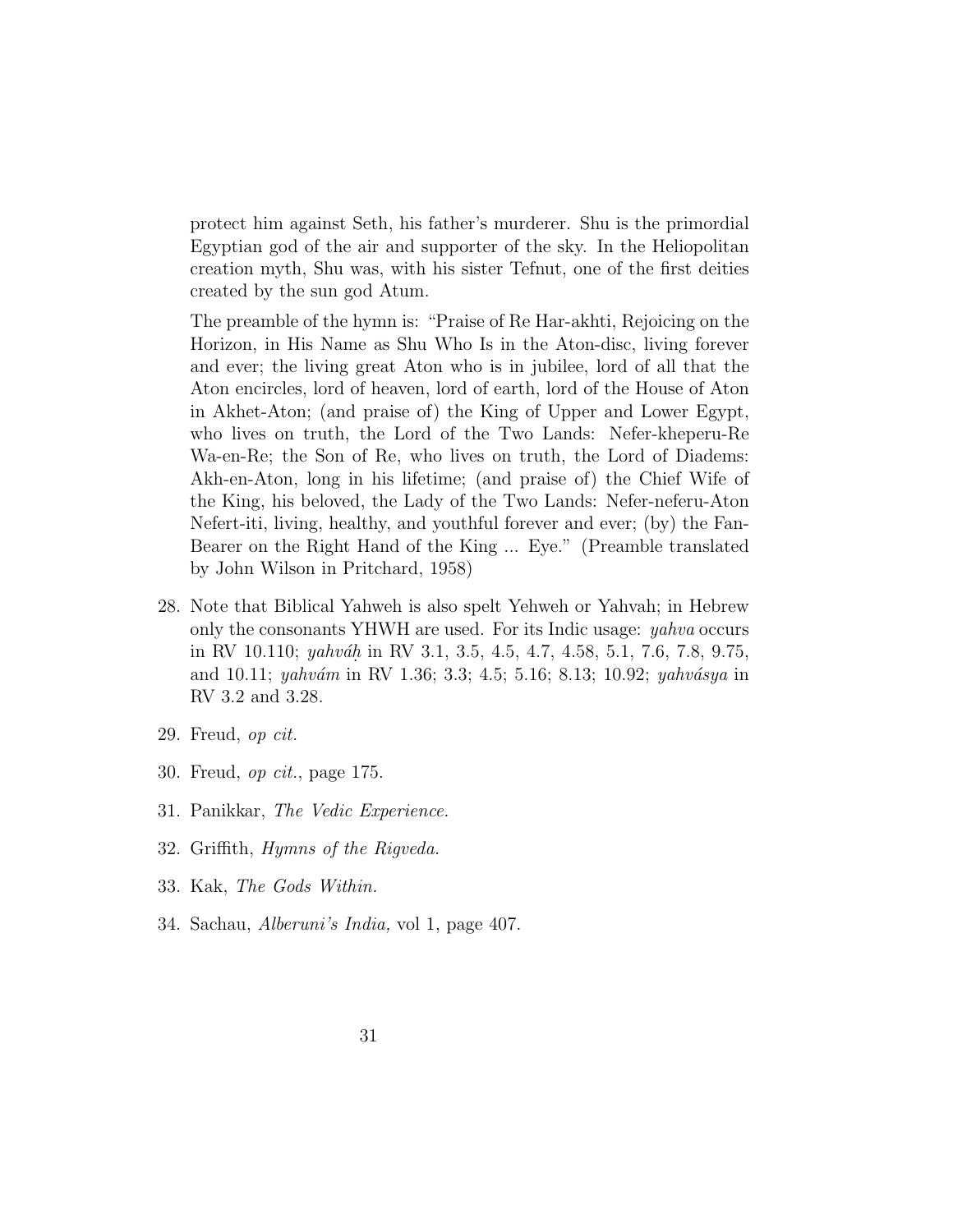# **References**

- V.S. Agrawala, 1953. *India As Known to Pāṇini*. University of Lucknow, Lucknow.
- M.E. Aubet, 1993. The Phoenicians and the West. Cambridge University Press, New York.
- M. Boyce, 2001. Zoroastrians. Routledge, London.
- E. Bryant, 2001. The Quest for the Origins of Vedic Culture. Oxford University Press, Oxford.
- T. Burrow, 1973. The proto-Indoaryans. J. of the Royal Asiatic Society, 2: 123-140.
- R. Cohen and R. Westbrook (eds.), 2000. Amarna Diplomacy. Johns Hopkins University Press, Baltimore.
- P.-E. Dumont, 1947. Indo-Aryan names from Mitanni, Nuzi, and Syrian documents. Journal of American Oriental Society, 67: 251-253.
- G. Feuerstein, S. Kak, David Frawley, 2001 (1995). In Search of the Cradle of Civilization. Quest Books, Wheaton.
- D. Frawley, 2001. *The Rig Veda and the History of India*. Aditya Prakashan, New Delhi.
- S. Freud, 1987 (1934). Moses and Monotheism. Random House, New York.
- R.T.H. Griffith, Hymns of the Rigveda. Munshiram Manoharlal, New Delhi, 1987 (1889).
- E. Herzfeld, Zoroaster and His World. Princeton University Press, Princeton, 1947.
- E. Hornung, 2001. Akhenaten and the Religion of Light. Cornell University Press, Ithaca.
- C. Hromnik, 1981. Indo-Africa. Juta & Company, Cape Town.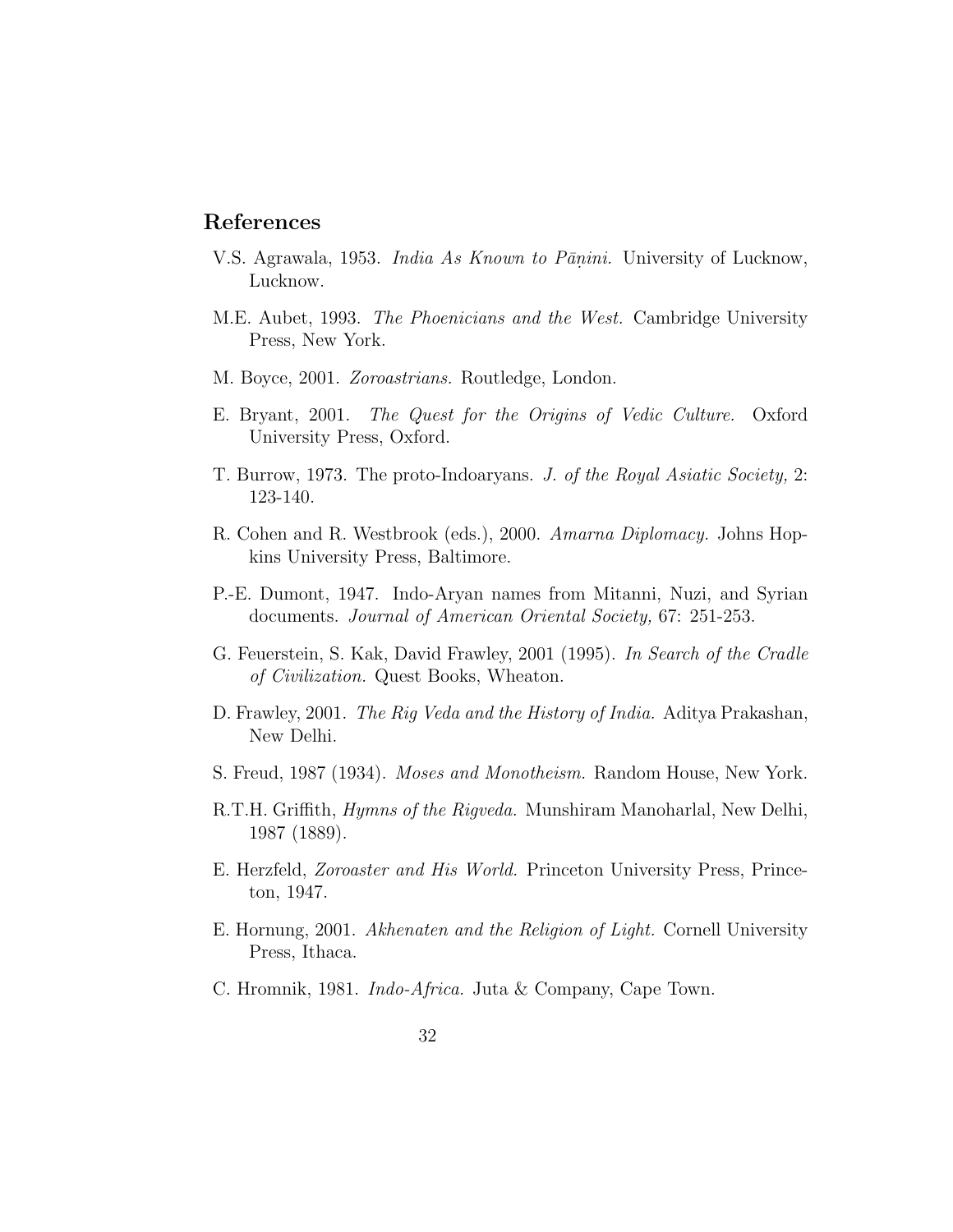- S. Kak, 1996. Vena, Veda, Venus. Adyar Library Bulletin, 60: 229-239.
- S. Kak, 2000. The Astronomical Code of the Rgveda. Munshiram Manoharlal, New Delhi.
- S. Kak, 2001. The Wishing Tree: The Presence and Promise of India. Munshiram Manoharlal, New Delhi.
- S. Kak, 2002. *The Asvamedha: The Rite and its Logic.* Motilal Banarsidass, Delhi.
- S. Kak, 2002. The Gods Within. Munshiram Manoharlal, New Delhi.
- N. Kazanas, 1999. The Rgveda and Indo-Europeans. Annals of the Bhandarkar Oriental Research Institute, 80: 15-42.
- J.M. Kenoyer, 1998. Ancient Cities of the Indus Valley Civilization. Oxford University Press, Karachi.
- B.B. Lal, 1997. The Earliest Civilization of South Asia. Aryan Books International, Delhi.
- J.P. Mallory, 1989. In Search of the Indo-Europeans. Thames and Hudson, London.
- W.A. Moran (ed.), 2002. The Amarna Letters. Johns Hopkins University Press, Baltimore.
- A. Osman, 2002. Moses and Akhenaten: The Secret History of Egypt at the Time of the Exodus. Inner Traditions, Rochester.
- G.C. Pande (ed.), 2001. Life, Thought and Culture in India (from c 600 BC to c AD 300). Centre for Studies in Civilizations, New Delhi.
- R. Panikkar, 1983. The Vedic Experience. Motilal Banarsidass, Delhi.
- J.B. Pritchard (ed.), 1958. The Ancient Near East Volume 1: An Anthology of Texts and Pictures. Princeton University Press, Princeton.